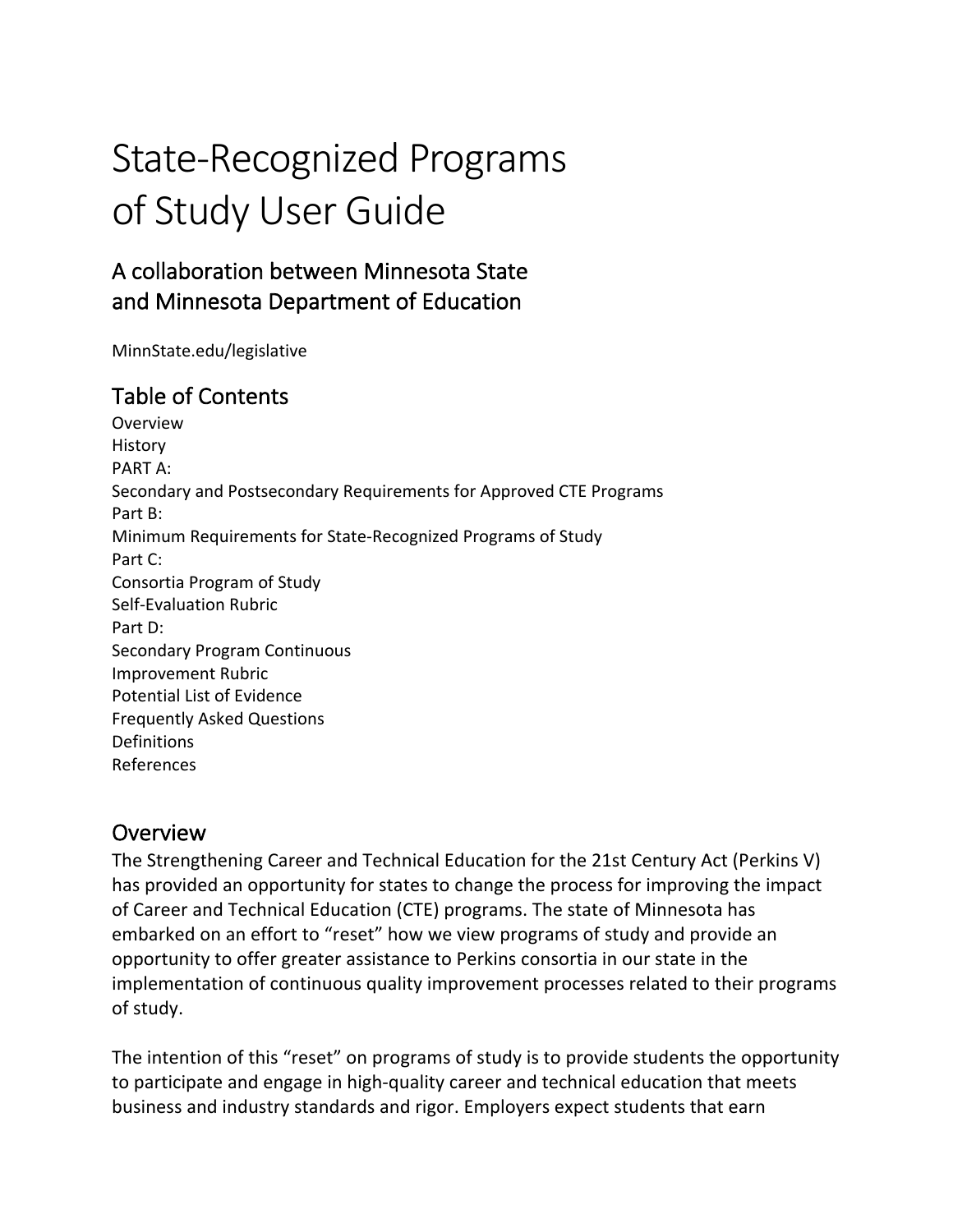academic knowledge. recognized secondary and postsecondary credentials to possess the technical knowledge, skills, and abilities to meet workforce demands. This includes the incorporation of foundational knowledge and skills, employability skills, and core

 According to one of the portions in the purpose of Perkins V, the government expects on best practice that improves career and technical education programs and programs of study, service, and activities." Minnesota has an obligation to meet the intentions of with the legislative definition. the "conducting and dissemination of national research and dissemination information the federal legislation and develop programs of study that are fundamentally aligned

 Minnesota has created a set of documents to help local consortia create and maintain high-quality programs of study.

 art A of this document is the list of secondary approved program required components and the postsecondary academic program approval process. A consortium cannot Minnesota State academic program (See Image 1 below). These resources are installed needed to expand CTE offerings within the consortium. establish a program of study without both an MDE-approved CTE program and a in this guide as a point of information for the user to determine what elements may be

 Part B of this document is a checklist that identifies the minimum requirements to become or remain a State-recognized Program of Study (POS). All minimum requirements must be met. Part C of the document is a Program of Study Self-evaluation Rubric.

 These tools will assist consortia leaders, academic administrators, teachers, and faculty growth and improvement (See Image 2 on opposite page). The checklist and rubrics are derivative of four existing documents (RPOS Rubric, MDE Program Assessment Rubric, ACTE High Quality Program Rubric, and the Auditing a State Career and Technical Education Program for Quality playbook). The idea is that all of our programs of study meet "rigorous" standards and will not need to be categorized as "regular" programs of study and "rigorous" programs of study, but that all State-recognized POS are high Part D of the document is a Secondary CTE Program Continuous Improvement Rubric. in determining strengths in current programs of study, as well as opportunities for quality.

In Part C of the document, you will notice the header term "consortia." This means the self-evaluation should be conducted collaboratively between secondary and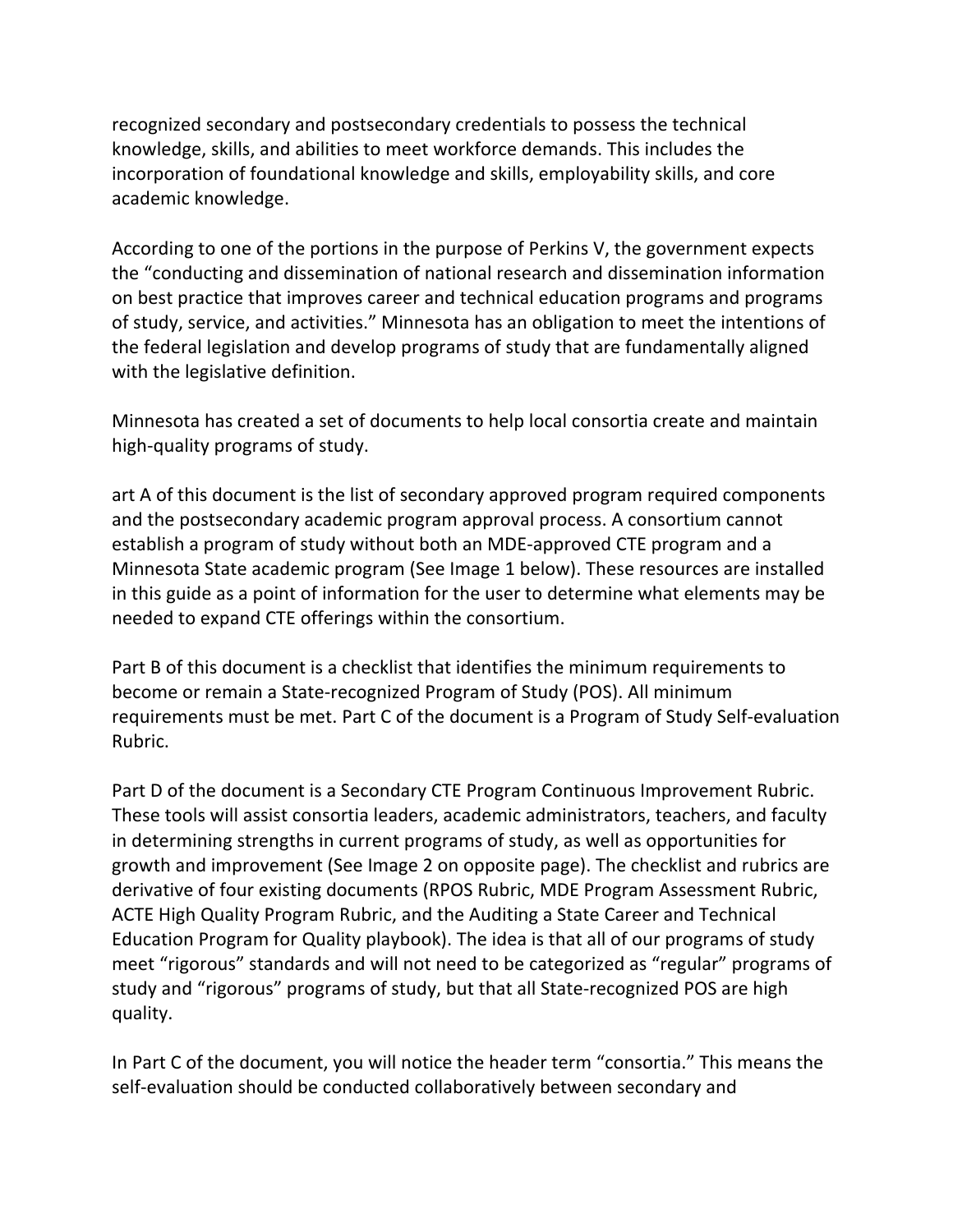postsecondary. In Part D of the document, you will see the header "secondary." This means that this section will primarily be a secondary collaboration but does not exclude postsecondary from using the information in the rubrics if a program needs ideas on how to strengthen certain areas.

 Minnesota has developed these checklists and rubrics to be used by Perkins consortia to are aligned with Perkins V legislation, and reflect state priorities. The ability to effectively deliver programs of study is a key component in defining a Minnesota Perkins of modernizing education as we strive to improve our schools, colleges, and communities. The results and findings from this rubric should be incorporated into identify and improve programs of study that meet the state's minimum qualifications, consortium. Creating effective secondary/postsecondary programs of study can be part consortia two-year plan applications.

# **Relationship Between Programs and Programs of Study**

*Program Approval* 

 *MDE-Approved CTE Program + Minnesota Academic Program = Program of Study* 

# **How to Achieve a State-Recognized Program of Study and Use This Resource**   *Start here for information on program approval*

 PART A: PROGRAM OF STUDY THROUGH PROGRAM APPROVAL Both secondary and postsecondary must have an approved program. Start here for information on program approval.

 PART B: STATE-RECOGNIZED PROGRAM OF STUDY Complete POS minimum requirement checklist and submit to state with CLNA application.

 PART C: STATE-RECOGNIZED PROGRAM OF STUDY SELF-EVALUATION As a consortium, complete Self-evaluation Rubric for each State-recognized POS.

 PART D PROGRAM CONTINUOUS IMPROVEMENT School districts complete Continuous Improvement Rubric for each secondary CTE program.

# **History**

 The state's partnership between Minnesota State and Minnesota Department of Education on the development, implementation, and maintenance of programs of study dates back to the implementation of the 2006 Carl D. Perkins IV legislation. To date, the state boasts 4,295 consortium-approved programs of study, 309 state-approved programs of study, and 68 rigorous programs of study.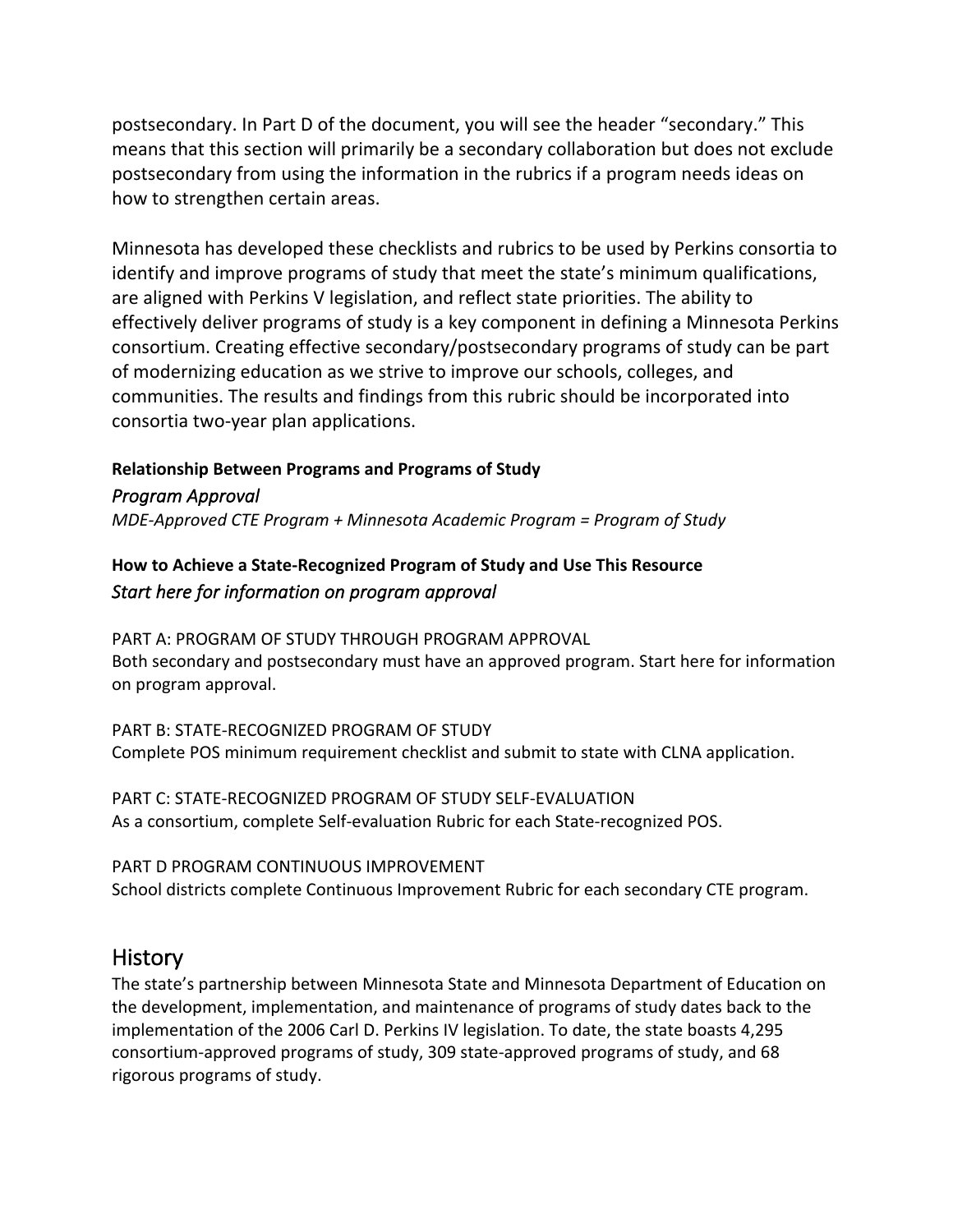The state divides six career fields into 16 career clusters and 72 career pathways—which are aligned to the National Career Clusters Framework. This framework provides a virtual structure for CTE programs. This model was adopted by Minnesota State (MNSCU at the time) and Minnesota Department of Education. The model that was developed is known as the "The Wheel" because of the resemblance of the hub and spokes. The center of The Wheel displays the foundational knowledge and skills that are essential attributes of graduates in all career fields.

 One of the major components of Perkins IV legislation was the emphasis on the development of a means to evaluate which knowledge and technical skills a student possesses during and at the completion of a credential. Minnesota State and Minnesota Department of Education collaborated with faculty, teachers, and business/industry leaders to develop competencies that are essential or optional for students in programs of study to possess. Through this process, all career pathways on The Wheel developed and refined competencies; and pathway collaborations were conducted a minimum of once, and many twice. The discipline experts and practitioners also developed a comprehensive list of technical skill assessments that continue to be administered and evaluated to determine student learning and technical achievement. All state-approved programs of study must have a secondary and postsecondary technical skill assessment that align with technical competencies, curriculum, and student learning outcomes. Over 750 technical skill assessments were identified and approved by the state for use to evaluate student learning.

 Perkins IV also introduced the industry-recognized credential (IRC) as a measure of program quality. Some IRCs may be required for graduates to enter employment—such as licensures— while other IRCs may be recognized nationally to hold significant value in an industry. Local consortia are using the technical skill assessment as a means to assess students' skills, standardize common assessments in curriculum, and to measure program quality. Though it was not the only measure to determine program quality, the technical skill assessment was one of the components of the formerly identified "rigorous programs of study" and continues under Minnesota's implementation of Perkins V as a widely accepted measure of quality from teachers and faculty. This process has evolved through the years to become a widely accepted practice from teachers and faculty.

# Part A: Secondary and Postsecondary Requirements for Approved CTE Programs

 Minnesota Department of Education has established a process for approving secondary CTE programs. This process includes five components (as shown in the table below). The Minnesota State System Office has established a process for approving postsecondary CTE programs. This process is consistent across all postsecondary institutions.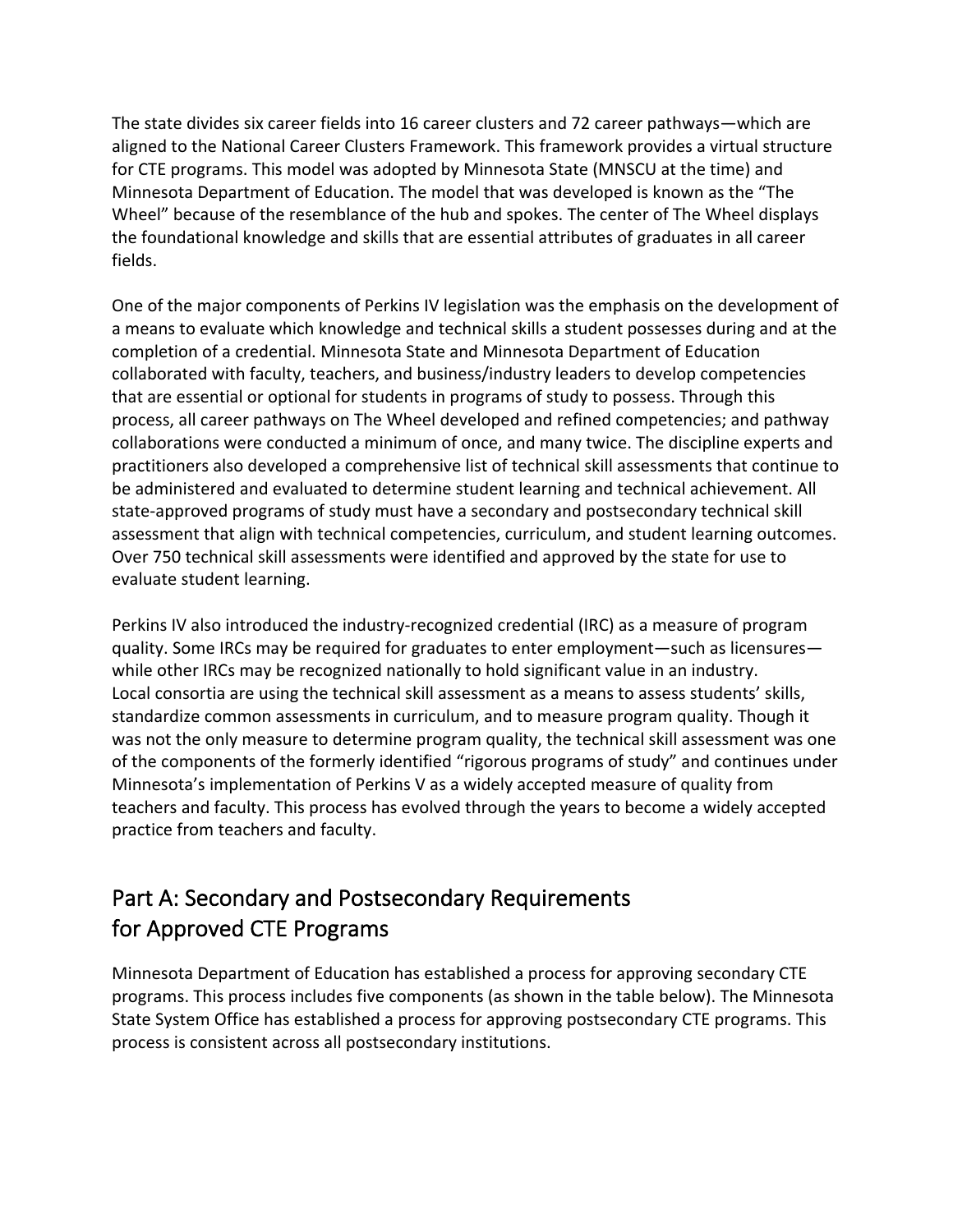# MN Department of Education – Secondary Program Required **Components**

 School has provided evidence of **STUDENT LEADERSHIP DEVELOPMENT** through inclusive availability of Career Technical Student Organizations (CTSO) and/or embedded course instruction and activities. [Rule 3505.2550: "Students have access to leadership development opportunities through student organizations or other means."] SEE MDE PROGRAM APPROVAL SPREADSHEET—TAB 2

 Teacher(s) employed in the delivery of Program courses maintain **APPROPRIATE CTE LICENSURE** for the CTE program being delivered. [Rule 3505.1100: "All programs shall be assigned to appropriately-licensed instructional staff as specified in the state plan for career and technical education."] SEE MDE PROGRAM APPROVAL SPREADSHEET—TAB 3

 Each program course is appropriately identified with **PROGRAM CODE AND COURSE CODE FROM TABLE C** in the identified program area. A course **SYLLABI** is provided for each course which indicates at a minimum: opportunities for career awareness, career exploration, and career preparation; addresses technological literacy and workplace employability skills; is aligned to state and/or federal standards and frameworks; includes safety instruction; provides access to work-based learning opportunities; and utilizes authentic assessment to measure knowledge and skill proficiency. [Rule 3505.2500: "The local education agency shall provide evidence that its curriculum is designed to meet career and technical objectives which shall include (A) in-depth exploration of occupations to assist in the career planning process; (B) development of occupational competencies designed to be recognized for advanced placement in postsecondary programs; and (C) development of occupational competencies necessary to enter an occupation."] SEE MDE PROGRAM APPROVAL SPREADSHEET—TAB 4

 Program has an **ADVISORY COMMITTEE** that provides guidance on industry practices, program issues and needs, and curriculum. [Rule 3505.1000, Subdivision 4c. "Career and technical program advisory committee" means a group of persons with competence or interest in an occupational field related to the program being served, selected for offering advice to teachers or administrators regarding career and technical education. At least 50 percent of the members shall be representatives of a directly-related business, labor, or industry."] SEE MDE PROGRAM APPROVAL SPREADSHEET—TAB 5

 The Secondary Superintendent or Licensed CTE Program Director has signed/initialed each element in the STATEMENT OF ASSURANCES, acknowledging that the district is informed and in compliance with every aspect of each statement. [Rule 3505.2550 Minimum Standards for Instructional Program Approval includes: Community Involvement, Personnel, Program Administration, Program Assessment, Program Design, Resources, and Support Services. Rule 3505.1100 Standards for Program Approval includes: Licensed instructional staff; Sufficient and suitable facilities; Conducive class size; Compliance with Federal and State laws; Financial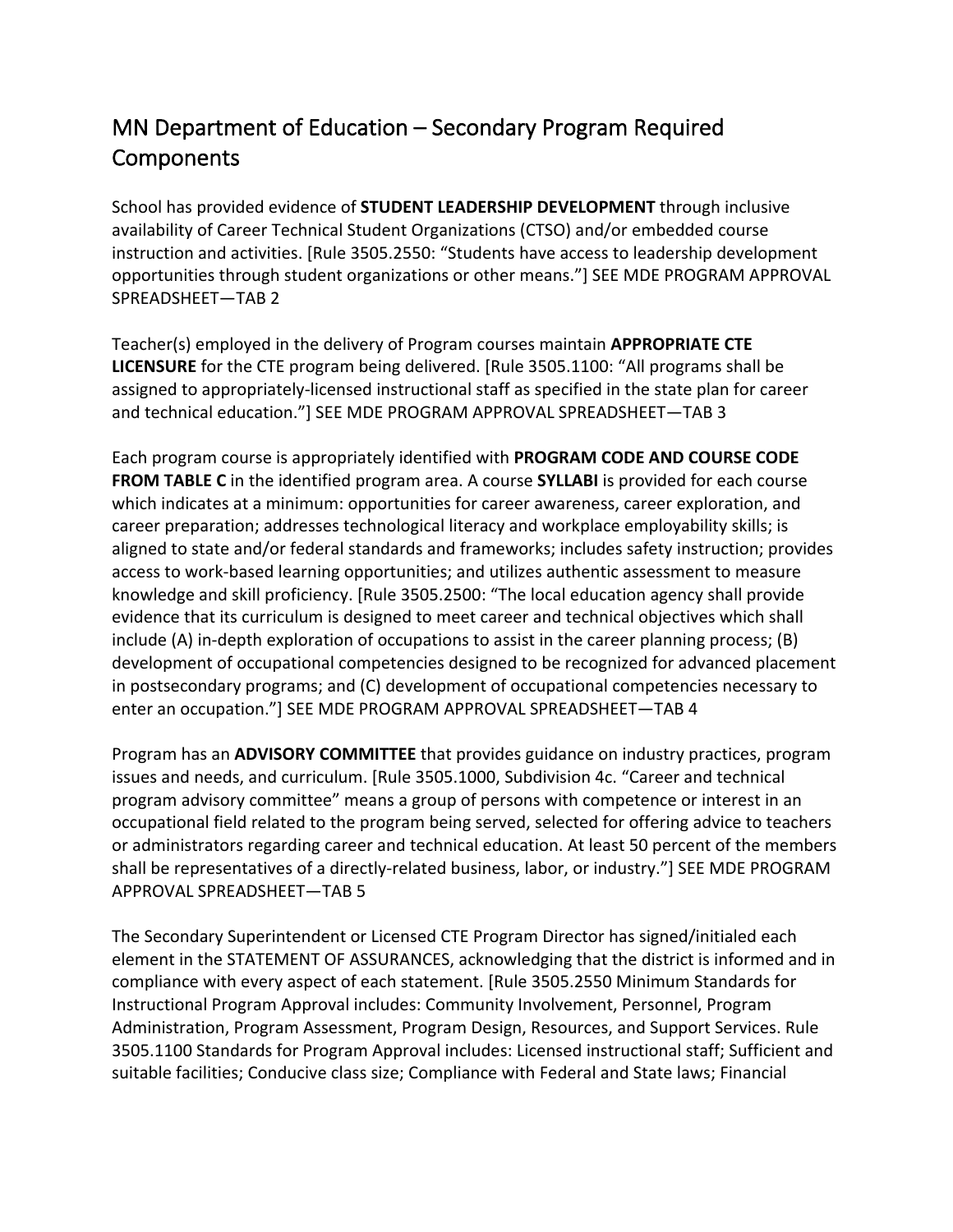reporting according to UFARS, and Accessibility for Special Populations.] SEE MDE PROGRAM APPROVAL SPREADSHEET—TAB 6

# State – Postsecondary Program Approval Process

 Campuses participate in regional and local new program planning with the system office guiding the regional planning sessions. In addition, faculty survey students and conduct advisory boards in order to determine future programming needs. Campuses enter program information into Program Navigator and produce a Notice of Intent (NOI) for public posting for comment. The NOI is either approved or disapproved, then the full application is submitted for approval and the program is approved. The program will then appear on the Minnesota State Academic Program Inventory. For more information on Minnesota State Academic Programs Approval process and the full Program Navigator workflow visit the Academic Programs page at *<https://www.minnstate.edu/system/asa/academicaffairs/programs/index.html>*and the Minnesota State Board policy 3.36 for Academic Programs at *<https://www.minnstate.edu/board/policy/336.html>*

# PART B: Minimum Requirements for State-Recognized Programs of Study

#### **Overview**

 Each consortium will annually submit six State-recognized Programs of Study (POS) as part of their biannual Perkins plan submission. It is suggested that the six submitted programs are ones that are the strongest, but it is not required. Consortia are able to submit more than six if the programs meet the minimum requirements. State-recognized Programs of Study should be reviewed annually using both the Consortia Self-Evaluation and Secondary Program Continuous Improvement Rubrics.

# Purpose of Identifying POS Minimum Requirements

 Minnesota has developed a minimum requirements checklist to be used by Perkins consortia to identify programs of study, which are aligned with Perkins V legislation and reflect state priorities. The ability to effectively deliver programs of study is a key component in defining a Minnesota Perkins consortium. Creating effective secondary/postsecondary programs of study modernizes education as we strive to improve schools, colleges, and communities. The minimum requirements checklist for consortia programs of study must be incorporated into consortia two-year plan applications to the state.

#### Process

 The formal process for submitting and reporting State-recognized Programs of Study to the state will occur every two years during the local application submittal with the Comprehensive Local Needs Assessment.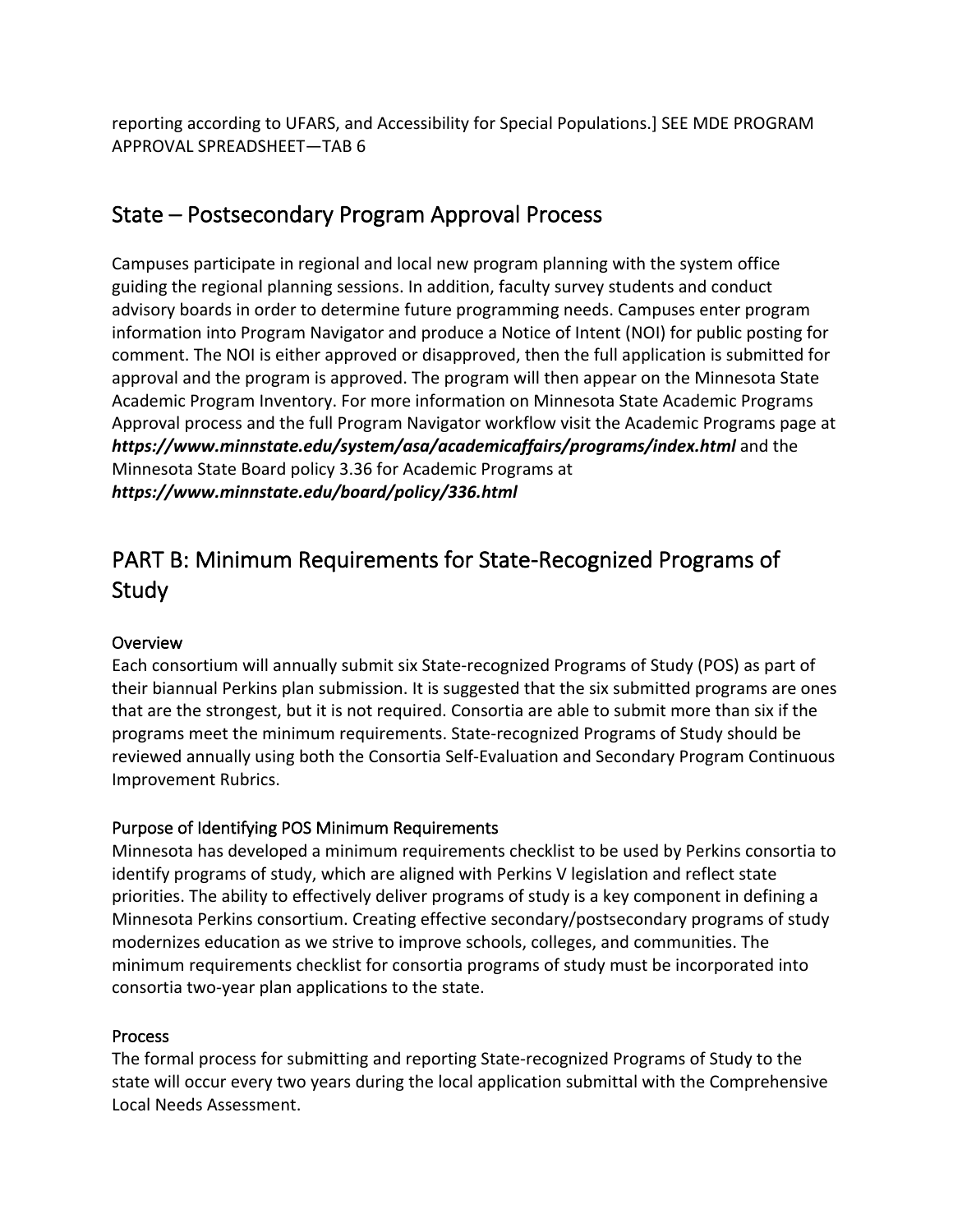- • A Minimum Requirements for State-recognized Program of Study Checklist is submitted for each program of study. To be considered a State-recognized Program of Study, all seven criteria must be met.
- • While it is required to list the source of evidence in the column, it is not required to submit any evidence or supporting documentation that validates the minimum requirements. That documentation should be saved locally for recall later (as needed). A list of potential evidence sources is included on page 27.
- • Once a State-recognized Program of Study is submitted on year one of the two-year application cycle, it is recommended that during year two of the cycle, consortia utilize Parts C and D of the document to conduct a self-evaluation and identify potential gaps for improvement and work on the identified areas.
- • Consortia are able to make changes and submittals to their State-recognized Programs of Study during the local application submittal process.
- • State staff will review the local application for State-recognized Programs of Study as part of the local application review.
- • Once a consortium's State-recognized Programs of Study are approved, they will be posted for public access.

Programs of Study Name:

#### *State-Required Components*

 **Course standards accurately align to the academic, technical, and employability skills learners must master for entry and success in a given career pathway:** Content standards, frameworks, and competencies that define what students are expected to know and be able to do to enter and advance in college and/or careers comprise the foundation of a POS.

 *Component is Present: List of Evidence:* 

#### Programs of Study Name:

#### *State-Required Components*

 **Program of study incorporates active involvement from an integrated network of partners:** Ongoing relationships among education, business, and diverse community stakeholders bolster POS design, implementation, evaluation, and maintenance.

 *Component is Present: List of Evidence:*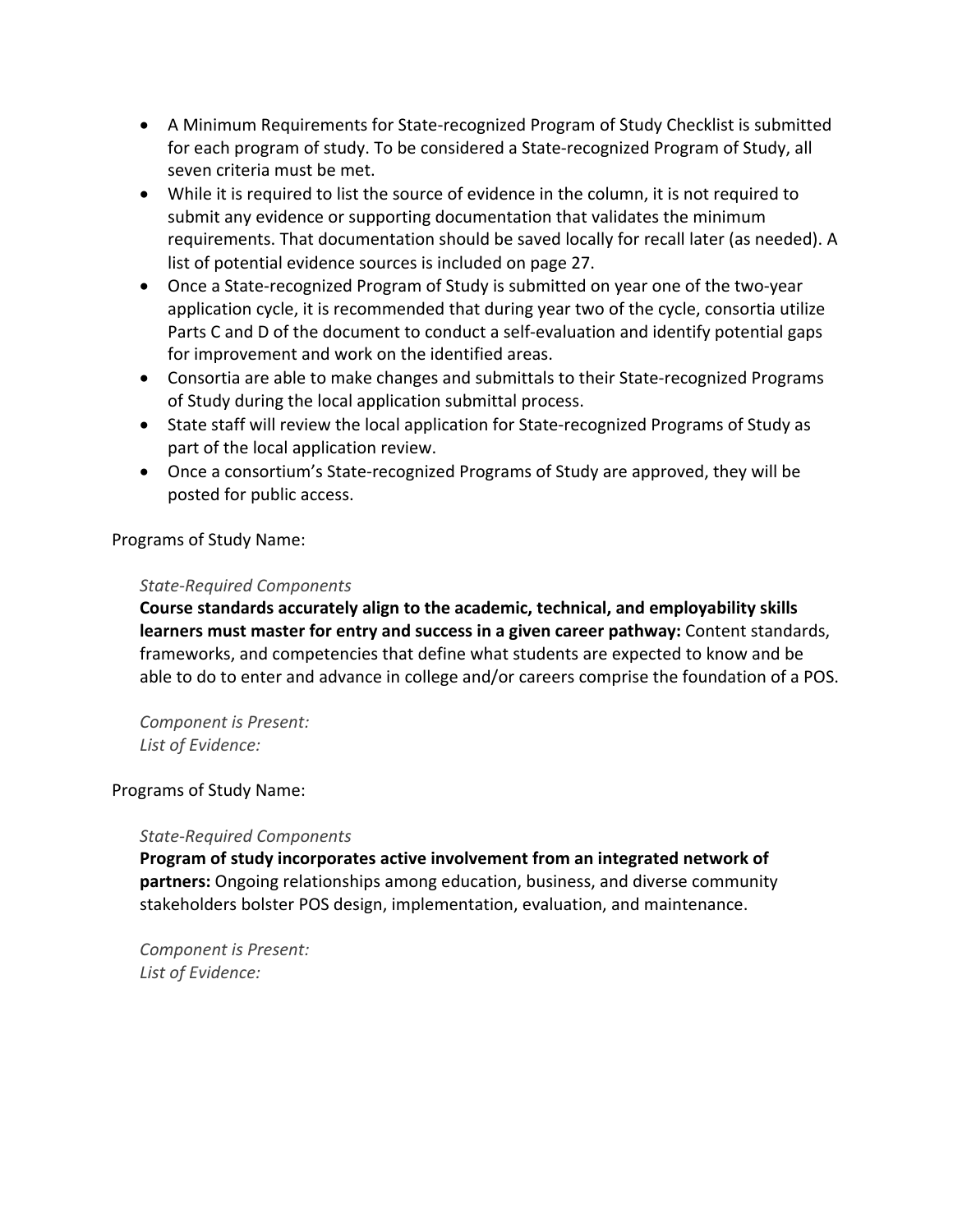#### Programs of Study Name:

#### *State-Required Components*

 **Secondary program(s) meets MDE program approval requirements and incorporate courses that lead to postsecondary credits/credentials:** Secondary programs have appropriately licensed teachers, advisory committees, develop and ensure access to equitable student leadership opportunities, and provide career exploration activities leading to postsecondary credits/credentials.

 *Component is Present: List of Evidence:* 

#### Programs of Study Name:

#### *State-Required Components*

 **Postsecondary academic program meets Minnesota State board policy and Higher Learning Commission requirements:** A cohesive arrangement of college-level credit courses and experiences, designed to accomplish predetermined objectives, lead to the awarding of a degree, diploma, or certificate.

 *Component is Present: List of Evidence:* 

Programs of Study Name:

#### *State-Required Components*

 **Materials, Equipment, and Resources:** Facilities, equipment, technology, and materials used in the program of study reflect current workplace, industry and/or occupational standards and practices for installation, use, maintenance, and safety.

 *Component is Present: List of Evidence:* 

#### Programs of Study Name:

#### *State-Required Components*

 **Incorporates authentic work experiences at the secondary and/or postsecondary level that are valued by industry:** POS engages students in authentic work-based learning experiences that demonstrate progressive occupational learning aligned to industry workforce needs.

 *Component is Present: List of Evidence:*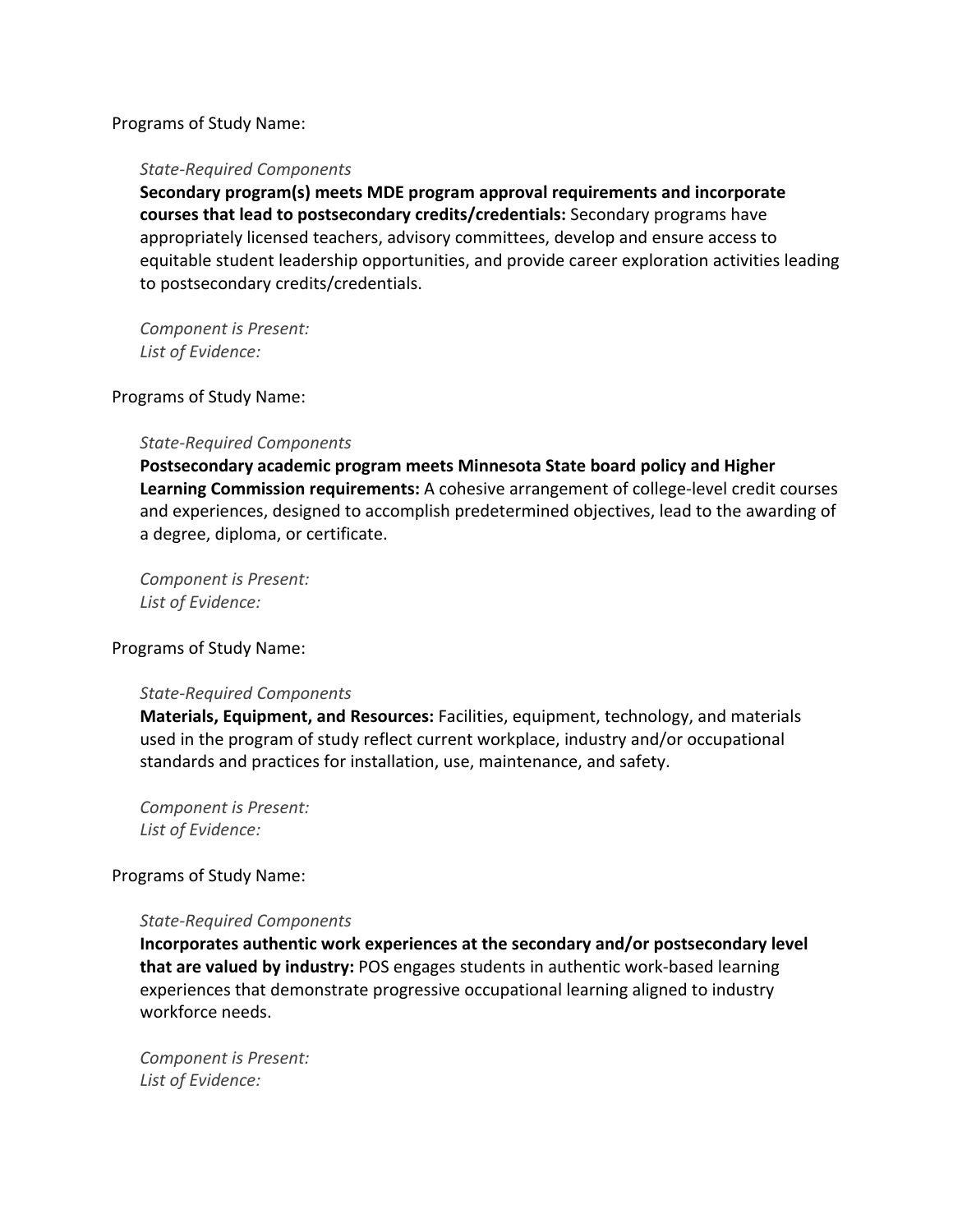Programs of Study Name:

#### *State-Required Components*

 **from a comprehensive local needs assessment:** Systems and strategies for gathering, analyzing, and disseminating needs assessment data are effective for guiding the improvement of POS, and available in plain language to enhance use by stakeholders for POS advocacy. **Program of study development, improvement, and advocacy are supported by findings** 

 *Component is Present: List of Evidence:* 

 *Note: The List of Evidence does need to be completed, but the actual documents do not need to be submitted to the state.* 

# PART C: Consortia Program of Study Self-Evaluation Rubric

#### **Overview**

 Based on the 2018 work of the Association for Career and Technical Education® (ACTE), Minnesota has developed a rubric that can be used by Perkins consortia to evaluate their programs of study (POS) spanning secondary and postsecondary education. Program evaluation is best conducted as part of a collaborative effort among program stakeholders, and a variety of materials should be consulted in order to demonstrate performance in each of the framework elements.

#### **Purpose of Program of Study Self-Evaluation**

 Minnesota has developed this rubric to be utilized by Perkins consortia to identify strengths or potential opportunities in their State-recognized Programs of Study. The composition of the tool is an attempt to streamline processes that can support program reviews at both secondary and postsecondary institutions. This tool is edited and modified from research-based and evidence-based practice that has been conducted by the Association for Career and Technical Education.

#### **Process**

 The Self-Evaluation Rubric is a tool that is to be used internally by consortia to provide context to the strengths and opportunities of State-recognized Programs of Study.

- • A review should be conducted annually to help support improvements made to State-recognized Programs of Study.
- • Consortia leaders should work with a wide range of stakeholders (program faculty, teachers, staff, administrators) on best uses of the document for their local needs.
- • Results from this self-evaluation should shape local planning and budgeting for program improvement.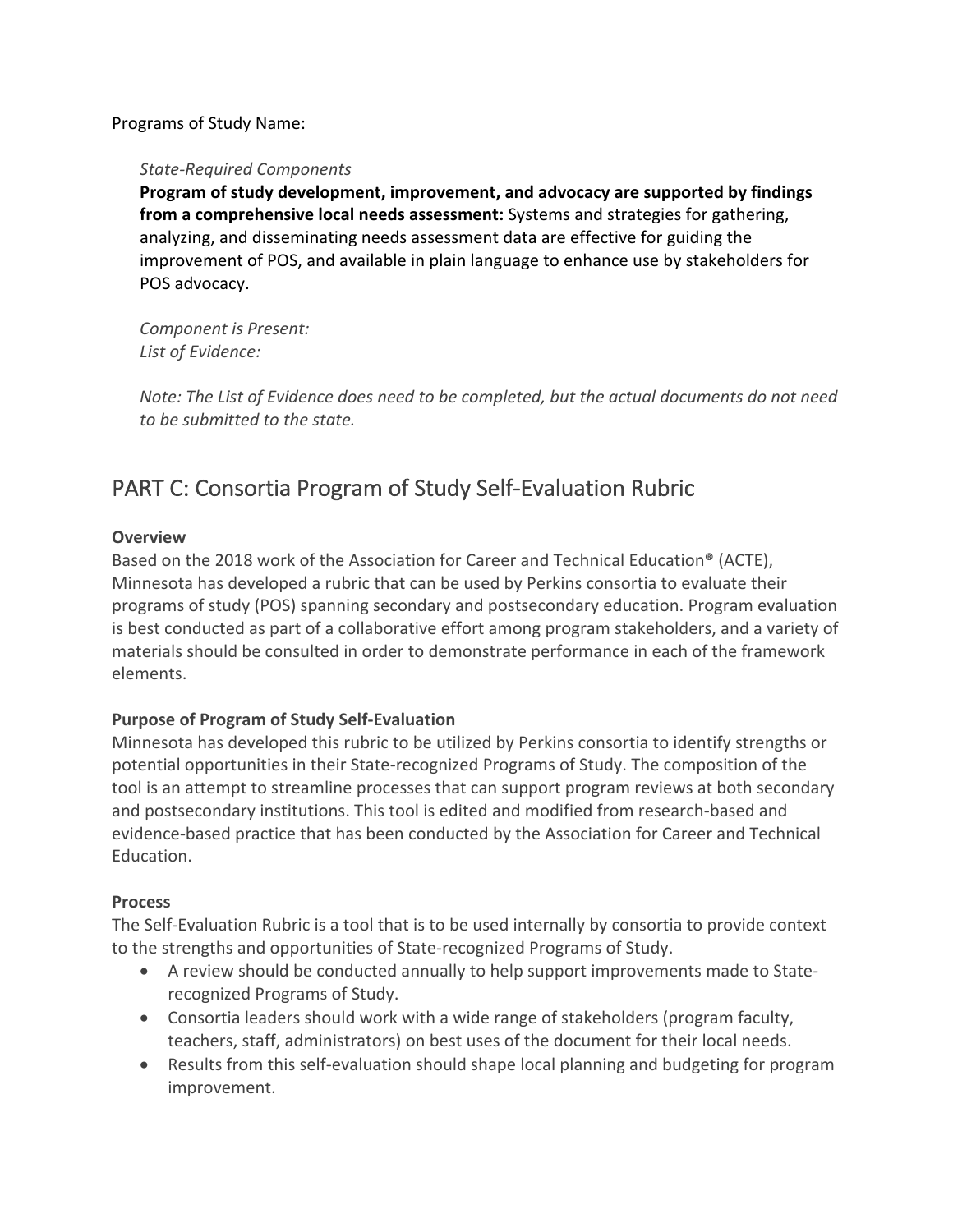• Consortia do not need to submit this self-evaluation as part of their local application, but do need to indicate how results of the self-evaluation will drive future decisions.

# Consortia Program of Study Self-Evaluation Element 1

 **Standards-Aligned and Integrated Curriculum:** This element addresses the development, implementation, and revision of the program of study curriculum, the relevant knowledge and skills, and the standards on which they are based.

 a. Course standards accurately align to the academic, technical, and employability skills learners must master for entry and success in a given career pathway. [minimum requirement]

 requirement] Choose one: *Exceeds Expectations \ Meets Expectations \ Approaching Expectations \ Limited or No Evidence* 

 b. The curriculum is based on industry-validated technical standards and competencies.  Choose one: *Exceeds Expectations \ Meets Expectations \ Approaching Expectations \ Limited or No Evidence* 

 c. The curriculum is aligned with secondary CTE frameworks, national CTE standards, competencies, and/or postsecondary standards and outcomes.

 Choose one: *Exceeds Expectations \ Meets Expectations \ Approaching Expectations \ Limited or No Evidence* 

 d. The program of study curriculum is developed and reviewed regularly with employer input to prepare students for both further education and emerging or in-demand careers.

careers.<br>
Choose one: *Exceeds Expectations \ Meets Expectations \ Approaching Expectations \ Limited or No Evidence* 

 e. The curriculum is aligned with relevant content standards for core subjects, such as reading, math, and science, including federal, state, and/or local standards, as appropriate.

appropriate.<br>
Choose one: *Exceeds Expectations \ Meets Expectations \ Approaching Expectations \ Limited or No Evidence* 

# Consortia Program of Study Self-Evaluation Element 2

 **Integrated Network of Partnerships:** This element addresses business and community partner recruitment, partnership structure, and the wide variety of activities partners should be engaged in to support the program of study and ensure programs are aligned with workforce needs.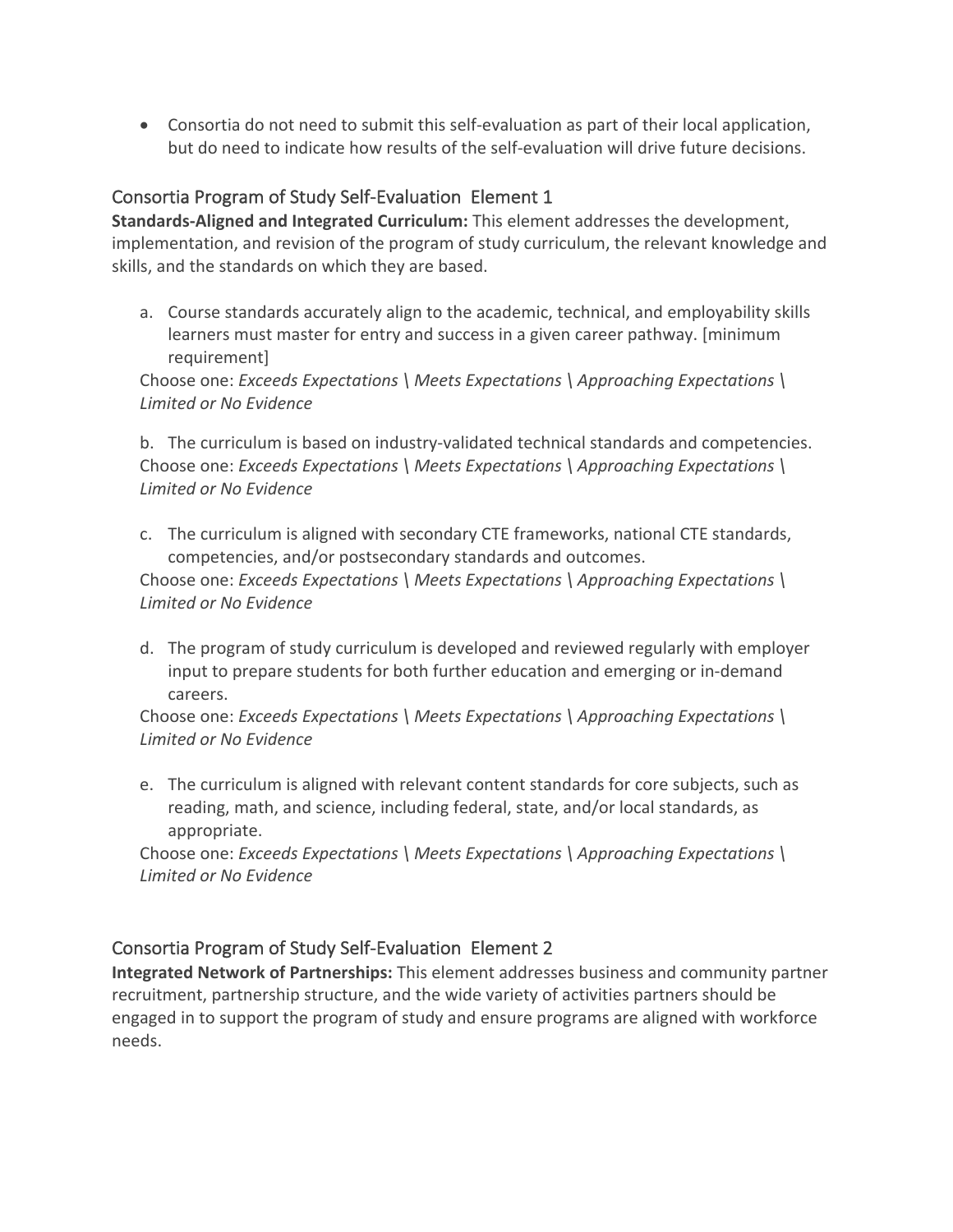a. Program of study incorporates active involvement from an integrated network of partners, with ongoing relationships among education, business, and diverse community stakeholders. [minimum requirement]

 Choose one: *Exceeds Expectations \ Meets Expectations \ Approaching Expectations \ Limited or No Evidence* 

 b. Partnerships are formed with a diverse range of stakeholders who represent differing perspectives, including employers from small, medium, and large businesses; industry representatives; community, workforce, and economic development agencies; and other education stakeholders.

 Choose one: *Exceeds Expectations \ Meets Expectations \ Approaching Expectations \ Limited or No Evidence* 

 c. Secondary and postsecondary CTE programs engage partners through formalized, structured advisory committees.

 Choose one: *Exceeds Expectations \ Meets Expectations \ Approaching Expectations \ Limited or No Evidence* 

- d. Partners ensure that the program of study meets current and future workforce demand and skill needs by:
	- Identifying, validating, and reviewing curriculum and competencies
	- Identifying appropriate assessments and recognized postsecondary credentials
	- • Evaluating facilities, equipment, technology, and materials to ensure consistency with industry standards

 Choose one: *Exceeds Expectations \ Meets Expectations \ Approaching Expectations \ Limited or No Evidence* 

- e. Partners support students' and teachers' extended learning by:
	- Identifying and providing student experiential learning experiences
	- Participating in student leadership activities (e.g., serving as mentors and judges)
	- • Offering opportunities, such as externships, for educators on current industry-relevant knowledge and skills

 Choose one: *Exceeds Expectations \ Meets Expectations \ Approaching Expectations \ Limited or No Evidence* 

 f. Partners support the program of study in tangible ways, such as by investing funds, providing in-kind support, and/or helping raise external funds to meet program of study goals.

 Choose one: *Exceeds Expectations \ Meets Expectations \ Approaching Expectations \ Limited or No Evidence*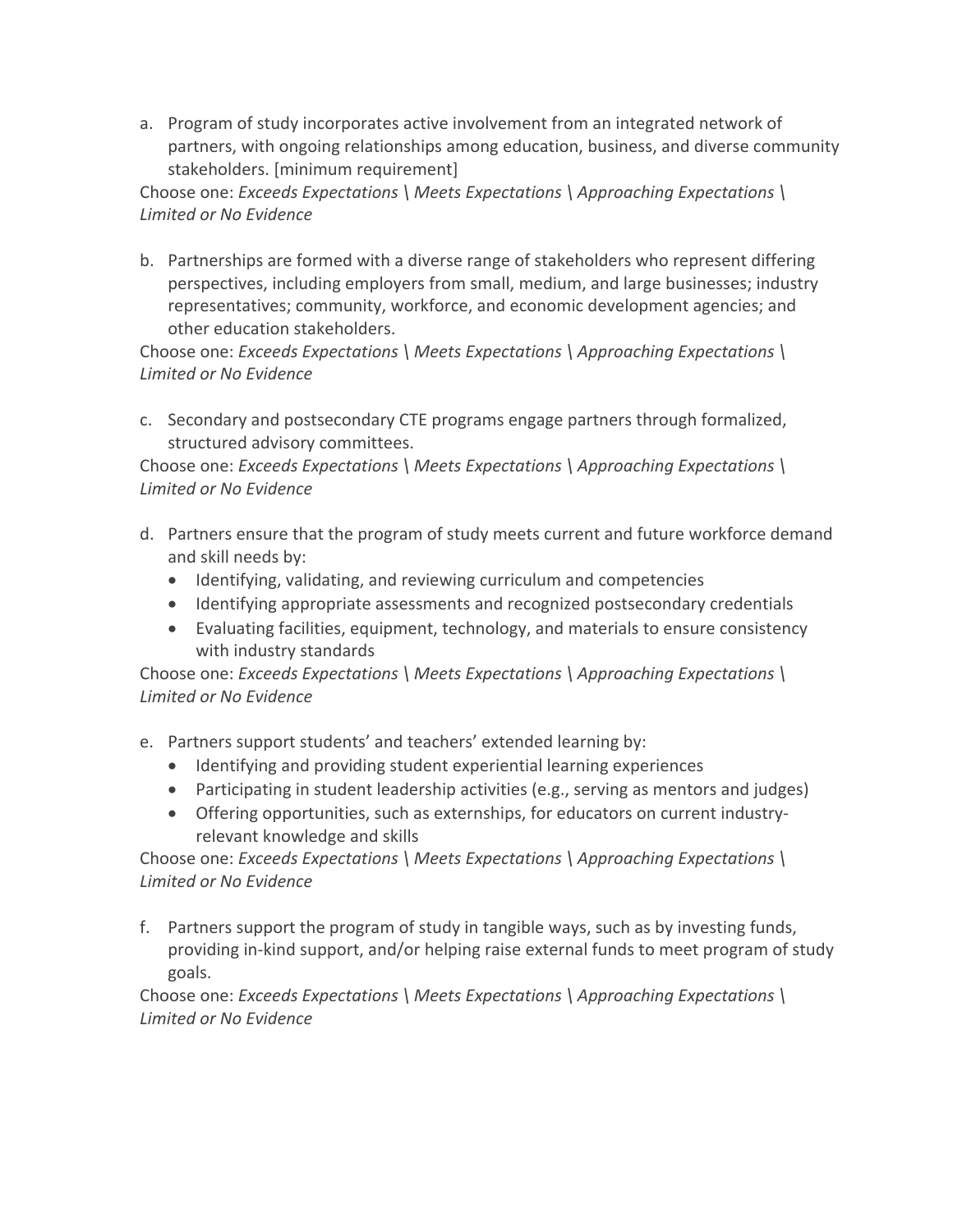# Consortia Program of Study Self-Evaluation Element 3

 **Course Sequencing and Credentials:** This element addresses coordination and collaboration of coursework progression in programs of study and career pathways that lead to recognized postsecondary credentials.

- a. Secondary program(s) meets MDE program approval requirements and incorporate courses that lead to postsecondary credits/credentials. [minimum requirement]  Choose one: *Exceeds Expectations \ Meets Expectations \ Approaching Expectations \ Limited or No Evidence*
- b. Postsecondary academic program meets Minnesota State board policy and HLC requirements. [minimum requirement]

 Choose one: *Exceeds Expectations \ Meets Expectations \ Approaching Expectations \ Limited or No Evidence* 

 c. The program of study includes a sequence of courses with broad foundational knowledge and skills and progresses in specificity to build students' depth of knowledge and skills, with multiple entry and exit points.

 Choose one: *Exceeds Expectations \ Meets Expectations \ Approaching Expectations \ Limited or No Evidence* 

 d. Content and standards within the program of study are non-duplicative and vertically aligned to prepare students to transition seamlessly to the next level of education or work.

 Choose one: *Exceeds Expectations \ Meets Expectations \ Approaching Expectations \ Limited or No Evidence* 

 e. Program learners earn industry-recognized credentials, or a combination of credentials, that increase their employability in that industry.

 Choose one: *Exceeds Expectations \ Meets Expectations \ Approaching Expectations \ Limited or No Evidence* 

 f. Students in the program of study have opportunities to earn credit that articulates to the next level of education, such as dual enrollment programs or stackable credentials.  Choose one: *Exceeds Expectations \ Meets Expectations \ Approaching Expectations \ Limited or No Evidence* 

# Consortia Program of Study Self-Evaluation Element 4

 **Career-Connected Learning:** This element addresses strategies that help students gain career knowledge and engage in education, career planning, and decision-making, including career inventories, curricula that helps students learn about careers, information about educational opportunities and workforce trends, and job search information and placement services.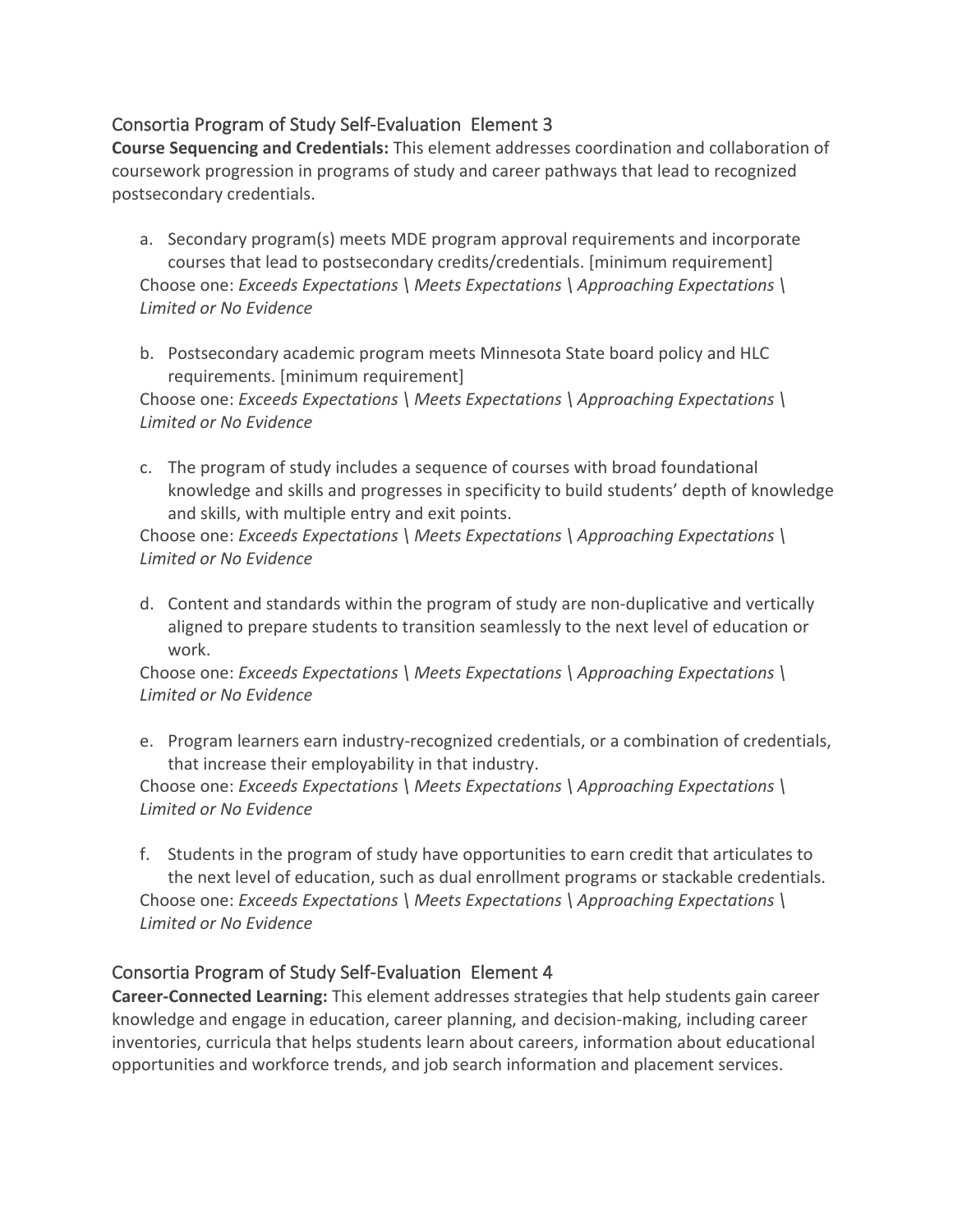a. Career development is coordinated between CTE and career counseling staff to promote and support the career and college readiness decision-making and planning of all students, including prior to entering the program of study.

 Choose one: *Exceeds Expectations \ Meets Expectations \ Approaching Expectations \ Limited or No Evidence* 

 b. Each secondary CTE student in the program of study has a personalized learning plan (PLP) that reflects exploration of the student's interests, preferences, and abilities; extended learning opportunities; and informs course selection, planning for further education and a career.

 Choose one: *Exceeds Expectations \ Meets Expectations \ Approaching Expectations \ Limited or No Evidence* 

- c. Curriculum provides accurate and timely information on regional occupational trends and outlooks; high-skill, high-wage, or in-demand career opportunities; and the educational pathways that lead to current and projected career opportunities.  Choose one: *Exceeds Expectations \ Meets Expectations \ Approaching Expectations \ Limited or No Evidence*
- d. Students in the program of study have access to job search information and placement services as they near completion of the program of study.  Choose one: *Exceeds Expectations \ Meets Expectations \ Approaching Expectations \ Limited or No Evidence*

# Consortia Program of Study Self-Evaluation Element 5

 **Facilities, Equipment, Technology, and Materials:** This element addresses the alignment, appropriateness, and safety of the physical/material components of the program of study, including laboratories, classrooms, computers, industry-specific equipment, and tools and supplies that support learning.

- a. Facilities, equipment, technology, and materials used in the program of study reflect current workplace, industry, and/or occupational standards and practices for installation, use, maintenance, and safety. [minimum requirement]  Choose one: *Exceeds Expectations \ Meets Expectations \ Approaching Expectations \ Limited or No Evidence*
- b. Facilities, equipment, technology, and materials meet federal, state, and local standards for occupational safety and health in the related industry, as appropriate.  Choose one: *Exceeds Expectations \ Meets Expectations \ Approaching Expectations \ Limited or No Evidence*
- c. Students demonstrate safe and appropriate use and maintenance of facilities, equipment, technology, and materials within the program of study.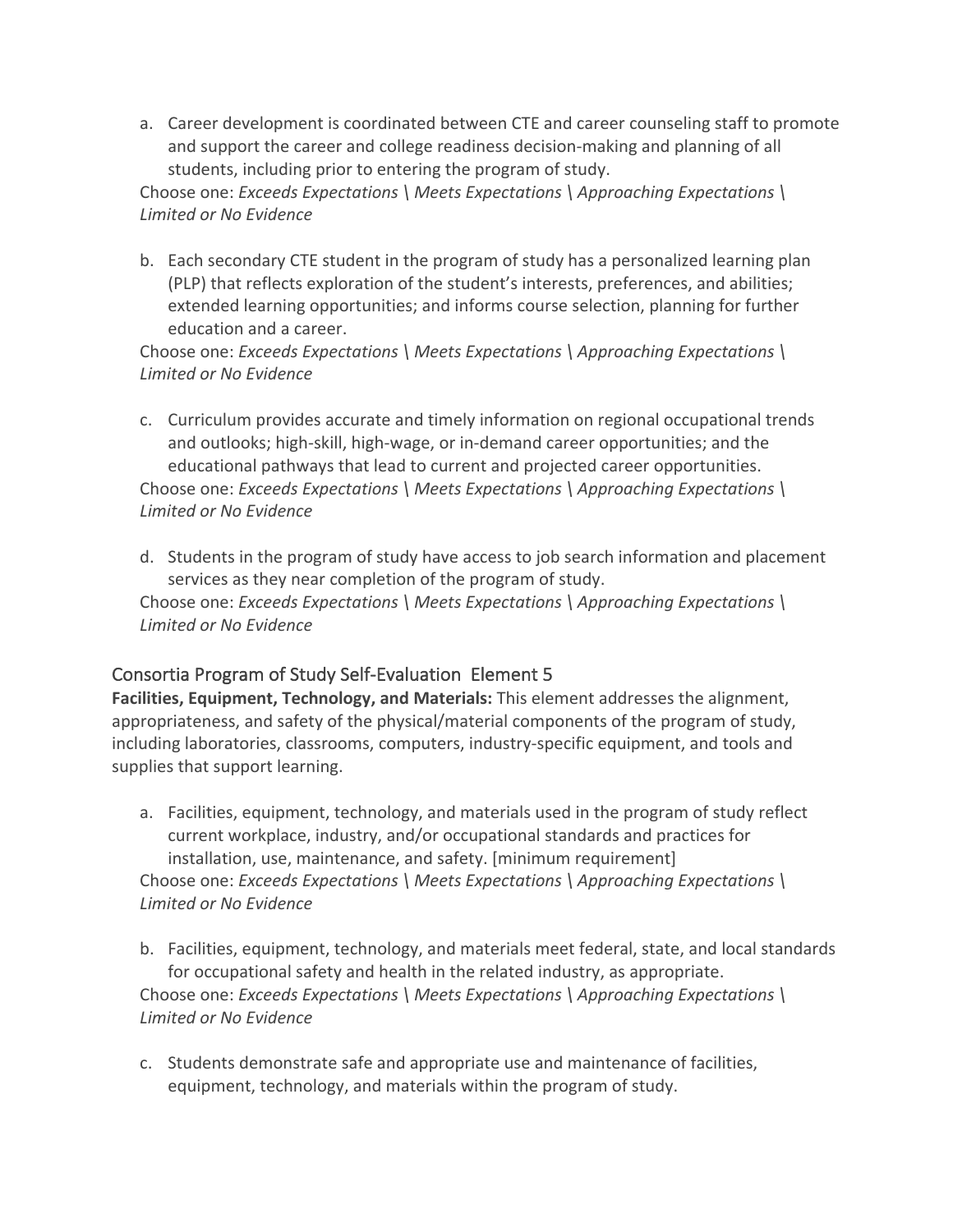Choose one: *Exceeds Expectations \ Meets Expectations \ Approaching Expectations \ Limited or No Evidence* 

 d. Processes are defined and resources provided to regularly inspect, update, and replace facilities, equipment, technology, and materials.

 Choose one: *Exceeds Expectations \ Meets Expectations \ Approaching Expectations \ Limited or No Evidence* 

 e. The program of study maximizes student access to relevant facilities, equipment, technology, and materials through partnerships and flexible delivery models.  Choose one: *Exceeds Expectations \ Meets Expectations \ Approaching Expectations \ Limited or No Evidence* 

# Consortia Program of Study Self-Evaluation Element 6

 **Work-Based Learning:** This element addresses the delivery of a continuum of work-based learning involving interactions with industry or community professionals that foster in-depth, firsthand engagement with the tasks required in a given career field. Experiences may be delivered in workplaces, in the community, at educational institutions, and/or virtually.

 a. Incorporates authentic work experiences at the secondary and/or postsecondary level that are valued by industry: POS engages students in authentic work-based learning experiences that demonstrate progressive occupational learning aligned to industry workforce needs. [minimum requirement]

 Choose one: *Exceeds Expectations \ Meets Expectations \ Approaching Expectations \ Limited or No Evidence* 

 b. Work-based learning experiences develop and reinforce relevant technical, academic and employability knowledge and skills

 Choose one: *Exceeds Expectations \ Meets Expectations \ Approaching Expectations \ Limited or No Evidence* 

 c. Work-based learning experiences are intentionally aligned with each student's education and career goals.

 Choose one: *Exceeds Expectations \ Meets Expectations \ Approaching Expectations \ Limited or No Evidence* 

 d. Work-based learning experiences are provided through delivery methods that maximize interaction with business professionals.

 Choose one: *Exceeds Expectations \ Meets Expectations \ Approaching Expectations \ Limited or No Evidence* 

 e. Requirements and procedures for work-based learning experiences are formalized and shared regarding: access, selection, liability, supervision, rights and responsibilities, safety, transportation, learning objectives, and stakeholder evaluations.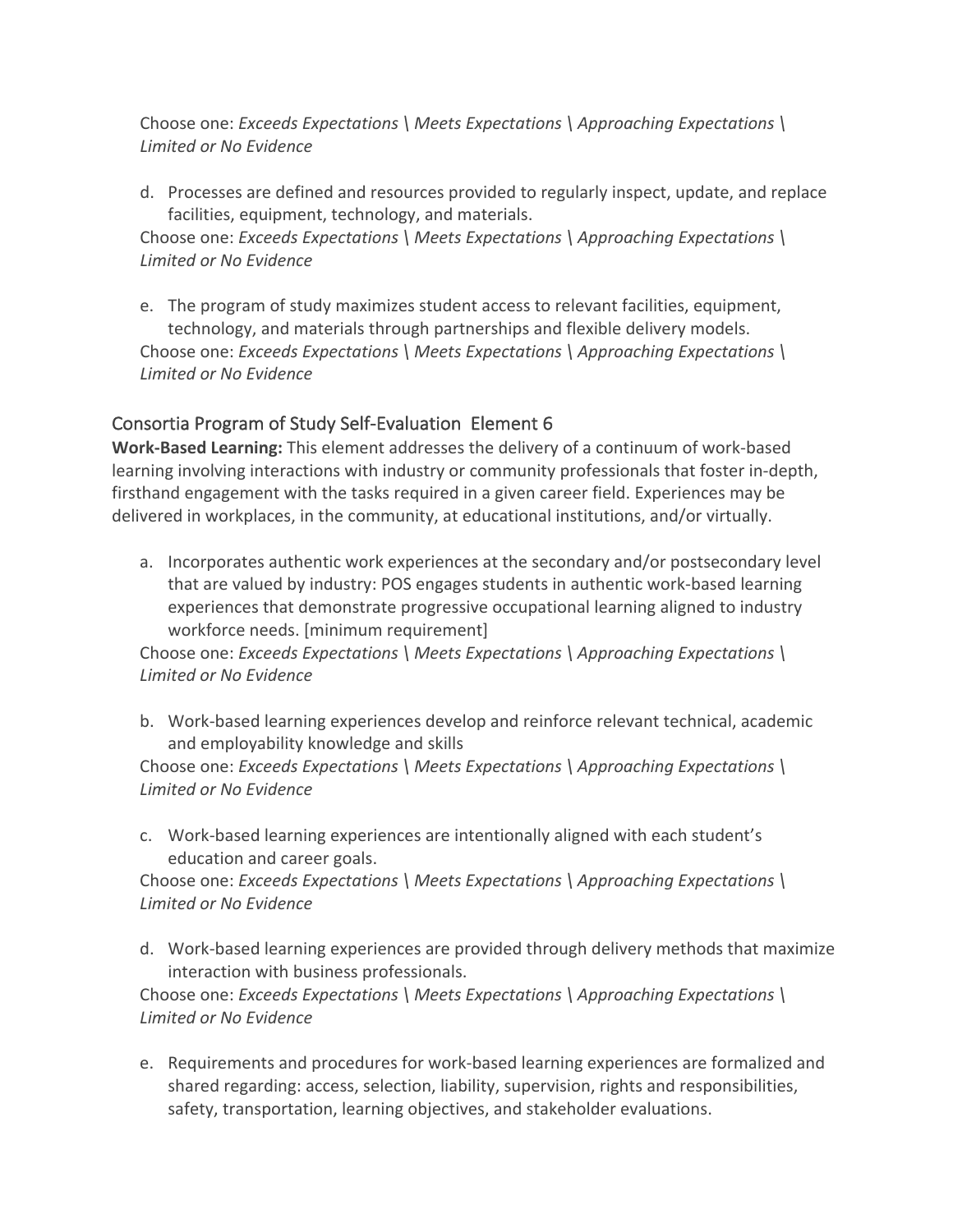Choose one: *Exceeds Expectations \ Meets Expectations \ Approaching Expectations \ Limited or No Evidence* 

 f. Secondary work-based learning experiences are supervised by properly-licensed CTE teachers with clearly-defined roles.

 Choose one: *Exceeds Expectations \ Meets Expectations \ Approaching Expectations \ Limited or No Evidence* 

# Consortia Program of Study Self-Evaluation Element 7

Data for Program Improvement and Advocacy: This element addresses collection, reporting, and use of data for continuous evaluation and program improvement, as well as appropriate access to relevant data.

- a. Program of study development, improvement, and advocacy are supported by findings from a Comprehensive Local Needs Assessment. [minimum requirement]  Choose one: *Exceeds Expectations \ Meets Expectations \ Approaching Expectations \ Limited or No Evidence*
- b. Processes are in place to ensure the timely and accurate collection and submission of valid and reliable data for required reporting.

 Choose one: *Exceeds Expectations \ Meets Expectations \ Approaching Expectations \ Limited or No Evidence* 

 c. In addition to data required for reporting, data aligned with program of study goals and the elements of this POS Rubric are collected to aid in program improvement.  Choose one: *Exceeds Expectations \ Meets Expectations \ Approaching Expectations \ Limited or No Evidence* 

 d. Comprehensive needs assessments, including labor market information, are used to inform program of study decision-making and support program improvement.  Choose one: *Exceeds Expectations \ Meets Expectations \ Approaching Expectations \ Limited or No Evidence* 

 e. Educators have access to relevant, valid, and reliable data disaggregated by gender, race and ethnicity, and special population status, facilitating the comparisons of access and performance among subpopulations and with the general student population, and identification of equity gaps.

 Choose one: *Exceeds Expectations \ Meets Expectations \ Approaching Expectations \ Limited or No Evidence* 

# Consortia Program of Study Self-Evaluation Element 8

 **Student Leadership Development:** This element addresses student skill and leadership development through embedded classroom activities, project-based learning, and CTSO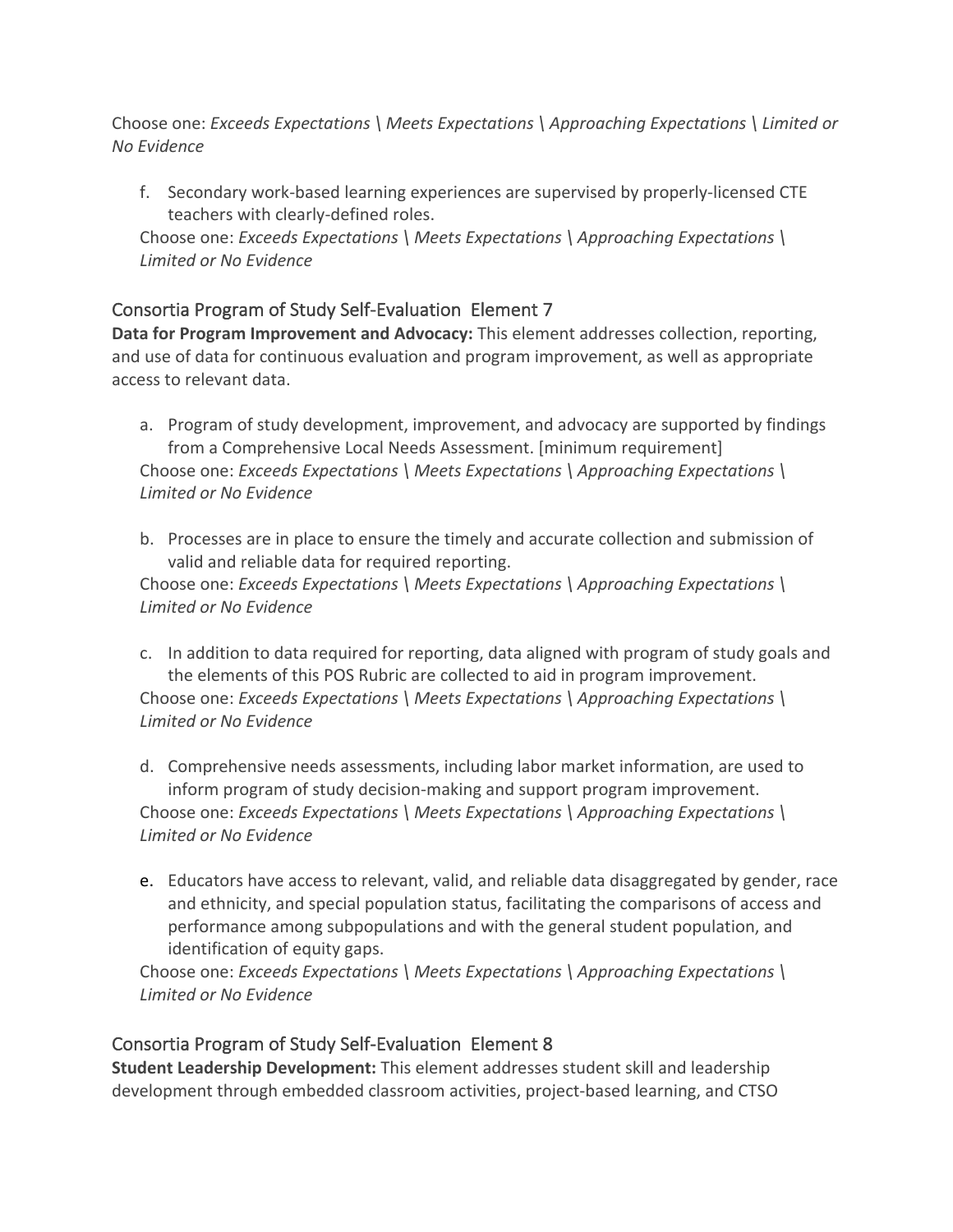opportunities as integral parts of an instructional program.

- a. Student leadership and Career Technical Student Organization (CTSO) activities are available to every student as integral, intra-curricular parts of the program of study.  Choose one: *Exceeds Expectations \ Meets Expectations \ Approaching Expectations \ Limited or No Evidence*
- b. Student leadership and CTSO activities develop and reinforce relevant technical, academic and employability knowledge and skills.

 Choose one: *Exceeds Expectations \ Meets Expectations \ Approaching Expectations \ Limited or No Evidence* 

 c. Student leadership and CTSO activities provide opportunities for students to interact with business professionals.

 Choose one: *Exceeds Expectations \ Meets Expectations \ Approaching Expectations \ Limited or No Evidence* 

 d. Student leadership and CTSO activities provide opportunities for students to participate in relevant community and school service activities.

 Choose one: *Exceeds Expectations \ Meets Expectations \ Approaching Expectations \ Limited or No Evidence* 

# Consortia Program of Study Self-Evaluation Element 9

 Access, Equity, and Inclusion: This element addresses program of study promotion, student recruitment, and strategies that support access and equity for various student populations, including by gender, race and ethnicity, and special population status.

 a. The program of study is promoted to all potential stakeholders, in a manner that is free from bias, inclusive, and non-discriminatory.

 Choose one: *Exceeds Expectations \ Meets Expectations \ Approaching Expectations \ Limited or No Evidence* 

 b. Students are actively recruited from populations that have been traditionally underrepresented.

 Choose one: *Exceeds Expectations \ Meets Expectations \ Approaching Expectations \ Limited or No Evidence* 

 c. Facilities, equipment, technology, and support services are provided in ways that meet Title IX, Title VI of the Civil Rights Act of 1964, Americans with Disabilities Act, and Section 504 of the Vocational Rehabilitation Act of 1973.

 Choose one: *Exceeds Expectations \ Meets Expectations \ Approaching Expectations \ Limited or No Evidence*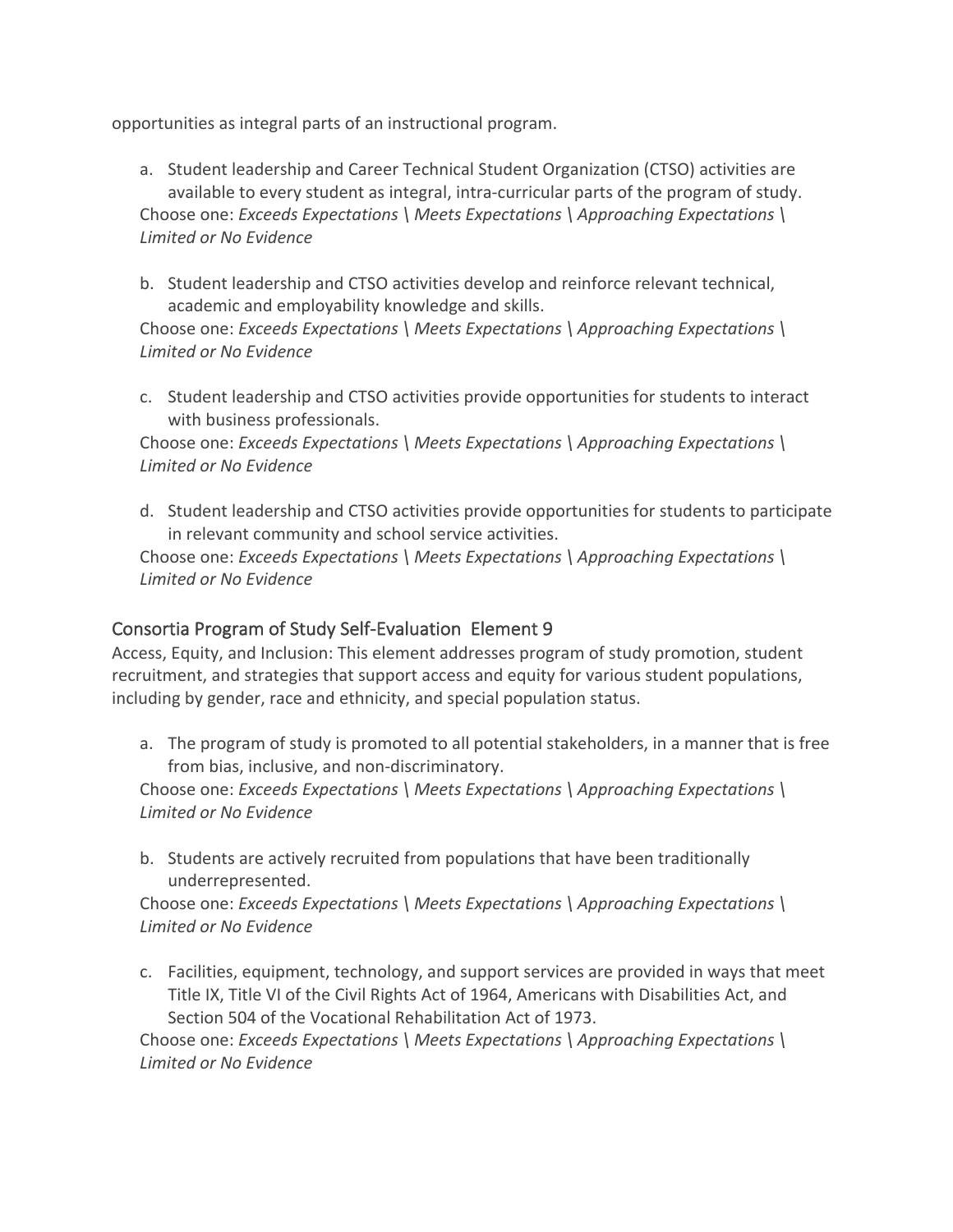d. Curriculum, instruction, materials, and assessments are free from bias, inclusive, and non-discriminatory for all students.

 Choose one: *Exceeds Expectations \ Meets Expectations \ Approaching Expectations \ Limited or No Evidence* 

# Consortia Program of Study Self-Evaluation Element 10

 **Student-Centered Instruction:** This element addresses instructional strategies within a student-centered learning environment that support attainment of relevant knowledge and skills.

 a. Program of study instruction is driven by relevant content area standards, frameworks, performance indicators, and learning objectives.

 Choose one: *Exceeds Expectations \ Meets Expectations \ Approaching Expectations \ Limited or No Evidence* 

 b. Multiple instructional approaches are integrated into the program of study.  Choose one: *Exceeds Expectations \ Meets Expectations \ Approaching Expectations \ Limited or No Evidence* 

 c. Contextualized instruction results in students applying technical, academic and employability knowledge and skills within authentic scenarios.

 Choose one: *Exceeds Expectations \ Meets Expectations \ Approaching Expectations \ Limited or No Evidence* 

 d. Instruction emphasizes the connection between academic and technical knowledge and skills, including through cross-disciplinary collaboration.

 Choose one: *Exceeds Expectations \ Meets Expectations \ Approaching Expectations \ Limited or No Evidence* 

 *e.* Instruction is flexible, differentiated, and personalized to meet the needs of a diverse student population.

 Choose one: *Exceeds Expectations \ Meets Expectations \ Approaching Expectations \ Limited or No Evidence* 

# Consortia Program of Study Self-Evaluation Element 11

 **Professional Development for Knowledgeable Experts:** This element addresses the qualifications and professional development of secondary and postsecondary CTE teachers, staff, and faculty.

 a. CTE teachers, staff, and faculty meet appropriate state, district, and/or institution certification, licensing, and minimum qualification requirements.  Choose one: *Exceeds Expectations \ Meets Expectations \ Approaching Expectations \ Limited or No Evidence*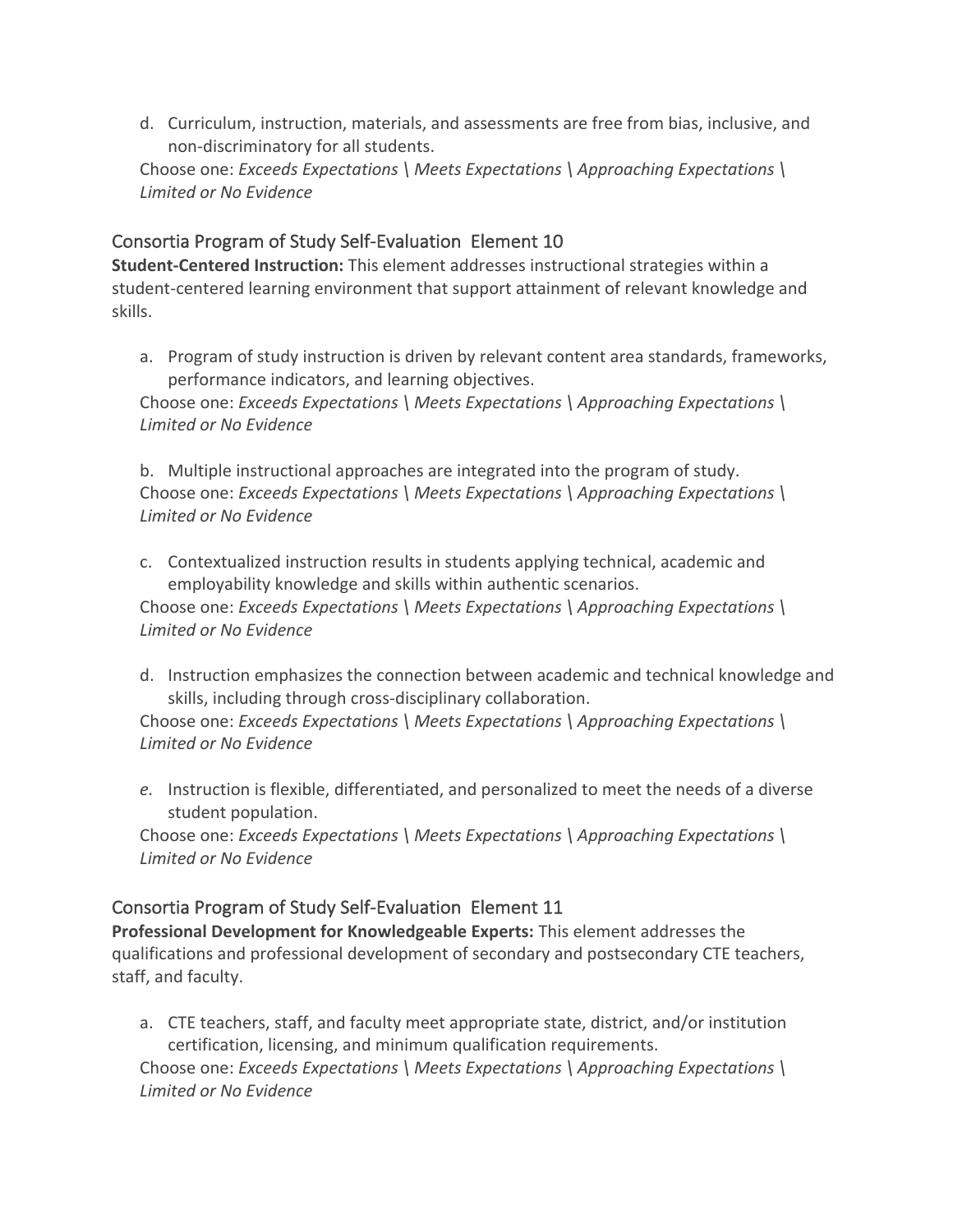b. CTE teachers, staff, and faculty engage in ongoing, rigorous professional development on a wide range of topics covering all elements of a high-quality program of study, as described in this rubric.

 Choose one: *Exceeds Expectations \ Meets Expectations \ Approaching Expectations \ Limited or No Evidence* 

 c. CTE teachers, staff, and faculty receive professional development on use of facilities, equipment, technology, and materials to meet federal, state, and local standards for occupational safety and health.

 Choose one: *Exceeds Expectations \ Meets Expectations \ Approaching Expectations \ Limited or No Evidence* 

 d. Administrators ensure that CTE teachers, staff, and faculty have the time, resources, and supports to implement each element of a high-quality program of study, as described in this rubric.

 Choose one: *Exceeds Expectations \ Meets Expectations \ Approaching Expectations \ Limited or No Evidence* 

 e. CTE teachers, staff, and faculty collaborate frequently with colleagues to coordinate cross-disciplinary curriculum and instruction activities and to analyze data for program improvement.

 Choose one: *Exceeds Expectations \ Meets Expectations \ Approaching Expectations \ Limited or No Evidence* 

 *©2018, Association for Career and Technical Education® (ACTE®).* 

# PART D: Secondary Program Continuous Improvement Rubric

# Overview

 Minnesota has developed a rubric to be used by school districts in conjunction with local continuous improvement efforts for their secondary Career and Technical Education (CTE) programs. This rubric is intended for use as part of annual, ongoing continuous improvement efforts of each secondary CTE program to identify program strengths as well as areas of potential improvement in the development of quality programs of study (POS). Continuous improvement is a collaborative effort which should involve many program stakeholders and review of a variety of materials to identify the current state of performance in each of the rubric components.

#### **Purpose of Reflection on Continuous Improvement**

 Annual use of this rubric is intended to provide several benefits in the improvement of CTE programs toward developing quality CTE programs of study.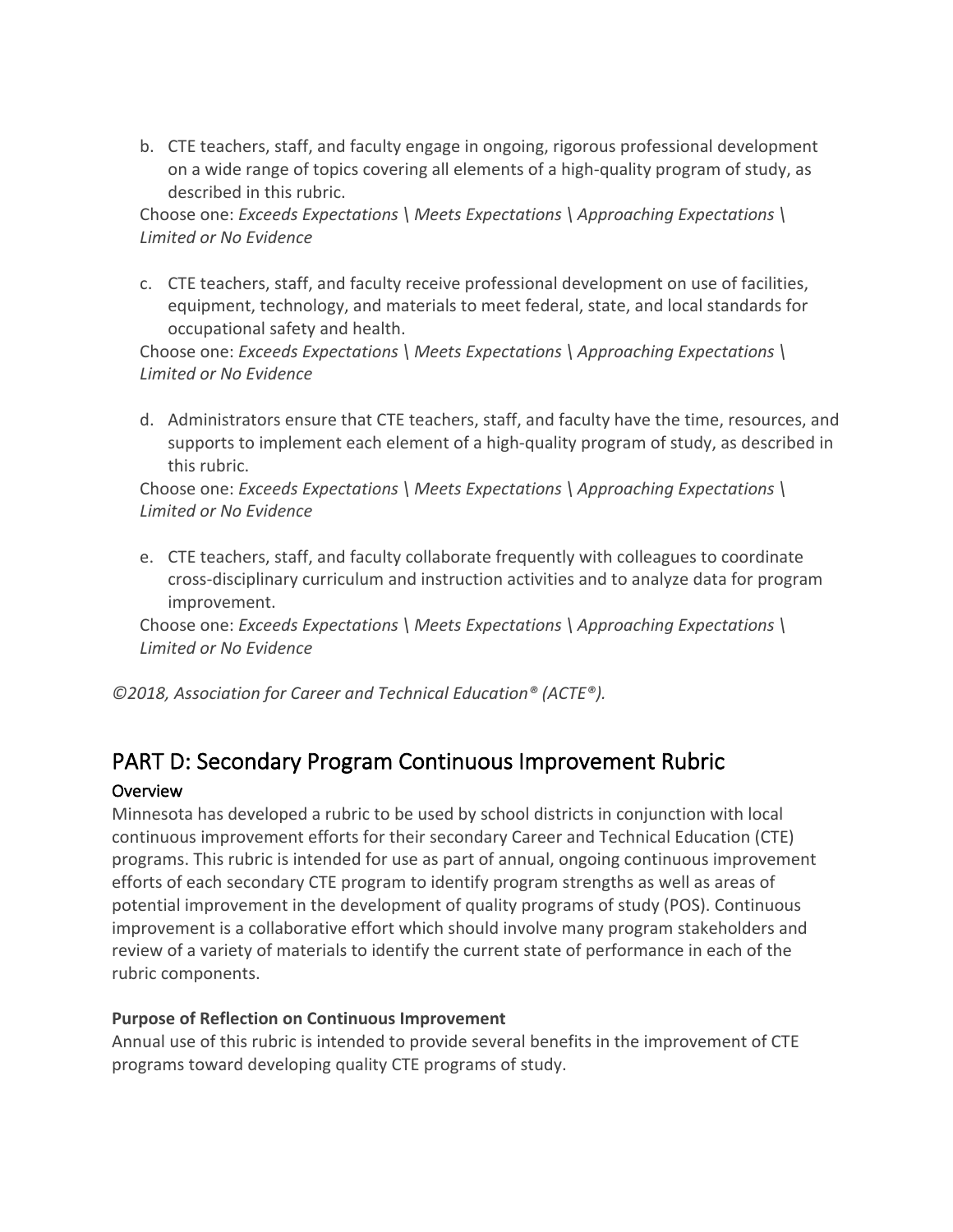- • Pick a meaningful place to start and set reasonable expectations for improving your program.
- Identify and articulate priorities for setting short-term and long-term goals.
- Identify professional development needs.
- • Clearly articulate to stakeholders the current status of your secondary CTE program, components you would like to strengthen, and resources needed.
- Highlight collaboration and engagement opportunities.

# **Process**

 The Continuous Improvement Rubric is a tool that is to be used internally by school districts to provide context to the strengths and opportunities of their MDE-approved secondary CTE programs.

- • A review should be conducted annually using this rubric to identify and influence improvements made to secondary CTE programs.
- • Local CTE leaders should complete the rubric with input from a wide range of stakeholders (program faculty, teachers, staff, administrators).
- • Results from this process should shape how local CTE leaders identify planning and budgeting priorities for CTE program of study improvement.

Use the Following to Identify Which Best Describes Your Secondary Cte Program:

- • **Exemplary:** Secondary CTE program demonstrates innovative practice and leadership. Implementation of each criterion is evident on a regular and sustained basis across all portions of the secondary CTE program, providing regular and easy access to all students.
- • **Quality:** The criterion has been fully implemented throughout the secondary CTE program in the development of programs of study. Implementation of each criterion is evident and sufficiently met at a high level throughout the secondary CTE program and provides access to all students.
- • **Emerging:** The criterion is minimally implemented in the secondary CTE Program in support of programs of study. Implementation of each criterion has begun and provides access to all students.

# Secondary Program Continuous Improvement Element 1

 **Standards-Aligned and Integrated Curriculum** – Addresses the development, implementation, and revision of the CTE program curriculum, relevant knowledge and skills, and the standards on which they are based.

# 1.1: Employability Skills

- A. CTE curriculum provides opportunities for students to gain a thorough understanding of All Aspects of Industry (AAI).
- B. Employability skills are integrated into the curriculum and assessments measure students' progress.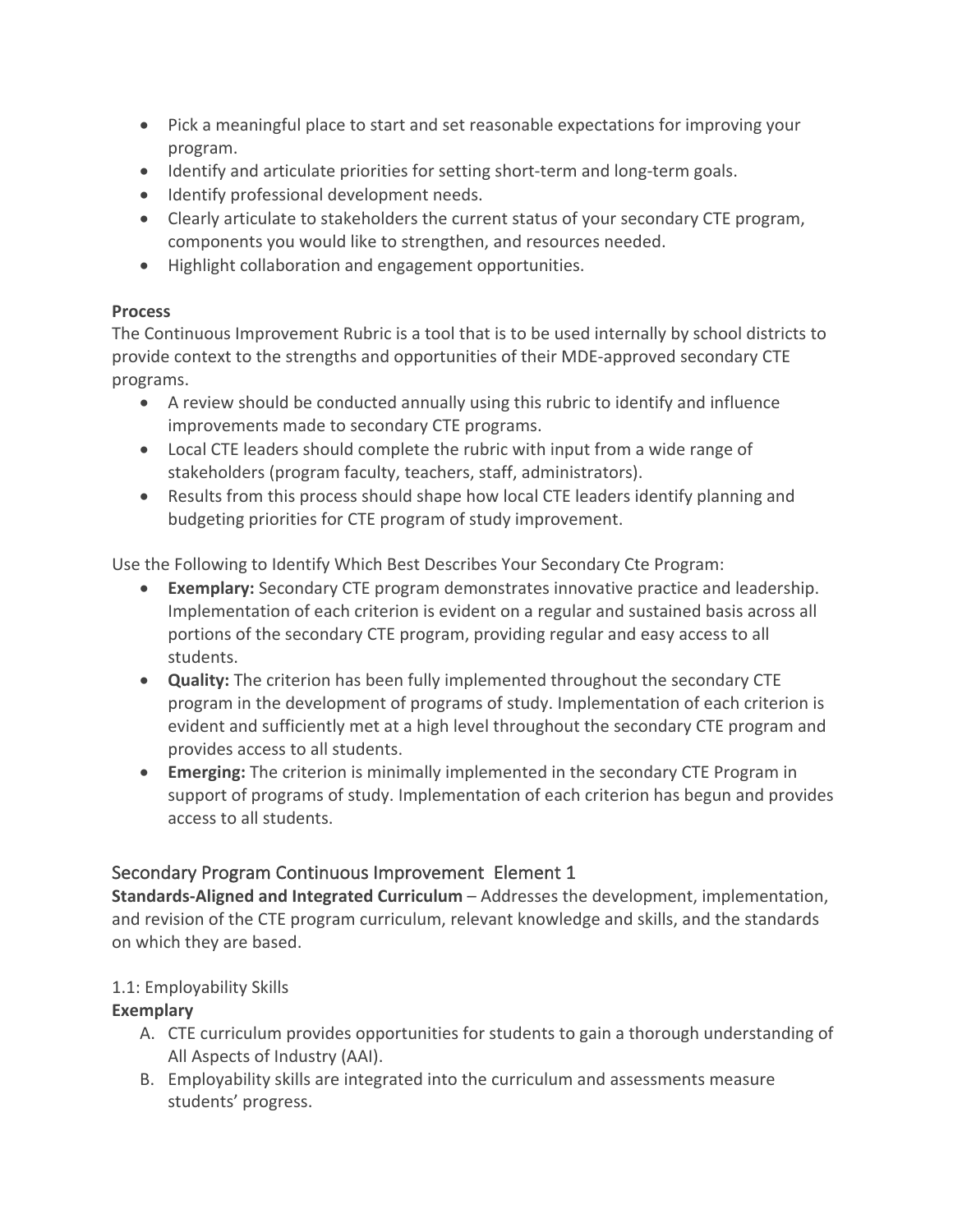#### **Quality**

- A. CTE curriculum provides opportunities for students to study many aspects of career fields of interest.
- B. Variety of employability skills are regularly developed within the CTE curriculum in addition to career-specific technical skills.

#### **Emerging**

- A. Students develop technical skills specific to career fields of interest.
- B. Students develop career-specific technical skills and understand the importance of employability skills for career preparation.

#### 1.2: Standards Alignment

#### **Exemplary**

 Local CTE standards define rigorous and relevant curriculum aligned with state frameworks, national standards, and current industry standards while integrating relevant academic content standards.

#### **Quality**

 Local CTE standards define rigorous and relevant curriculum aligned with state frameworks, national standards, and current industry standards while addressing some elements of academic content standards.

#### **Emerging**

 Local CTE standards define rigorous curriculum aligned with state frameworks, and national standards, while connections to academic content standards are explored.

# 1.3: Program Review

#### **Exemplary**

 CTE program curriculum review is ongoing and continuous to reflect new competencies, new standards, new technologies, changing labor market needs, and updated teaching strategies with input from advisory committee and industry partners.

#### **Quality**

 CTE program curriculum is reviewed and revised every one to two years to reflect new competencies, new standards, new technologies, changing labor market needs, and updated teaching strategies.

#### **Emerging**

 CTE program curriculum is reviewed as existing courses are eliminated and new courses are developed. Curriculum is reviewed at least every five years as part of the program approval cycle.

#### Secondary Program Continuous Improvement Element 2

 **Integrated Network of Partnerships** – Addresses business and community partner recruitment and a variety of activities partners should engage in to support the CTE program and ensure alignment with workforce needs.

 2.1: Program Advisory Committee Membership **Exemplary**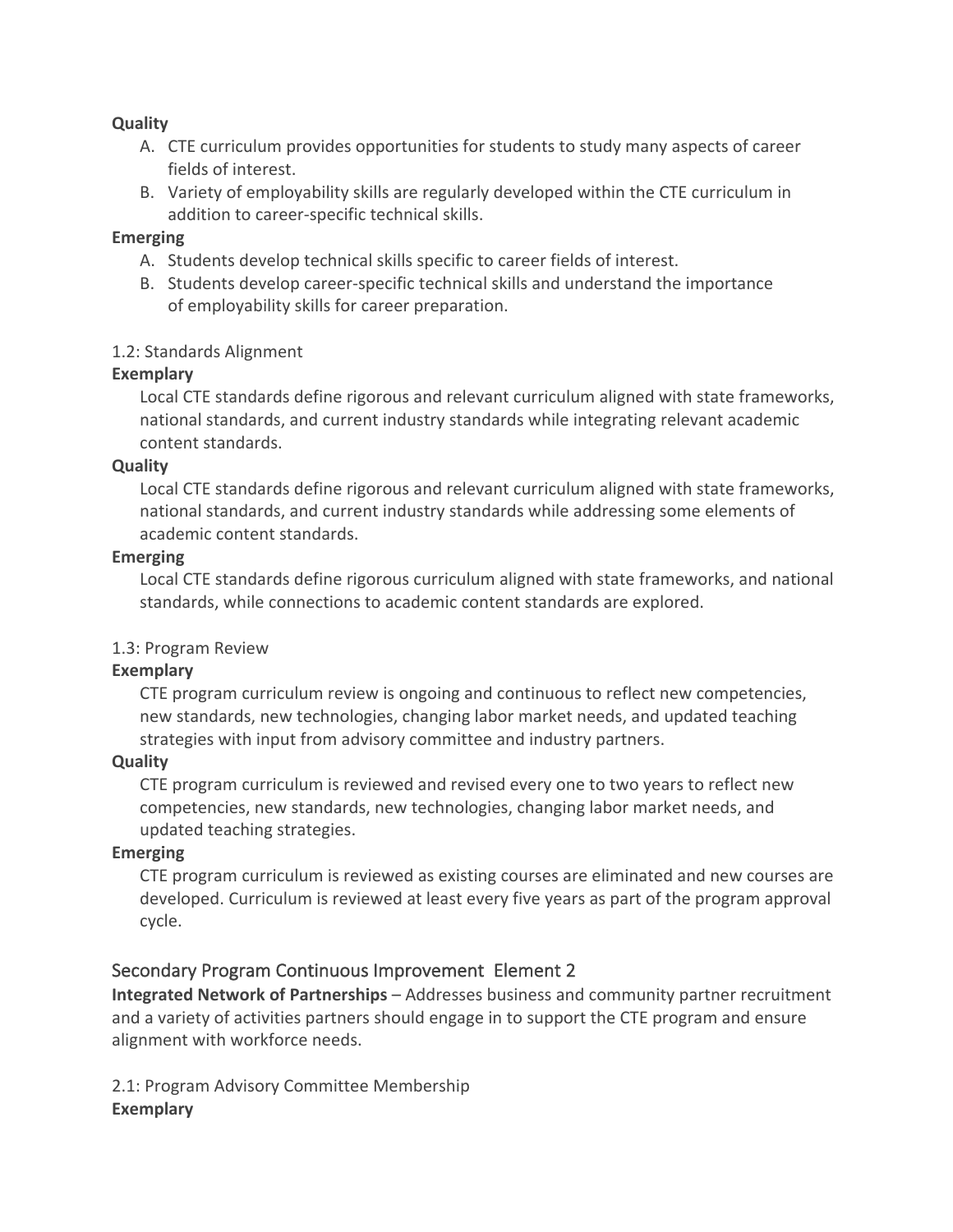- A. Membership represents a cross-section in terms of socioeconomic status, race, occupation, gender, special populations, and non-traditional workers.
- B. Member's contributions are formally and publicly recognized.

### **Quality**

- A. Membership includes representative of business, industry, and labor (at least 50 percent of membership) with backgrounds directly related to the career pathways developed in the CTE program.
- B. Advisory committee has a process for membership recruitment, selection, appointment, and retirement.

# **Emerging**

- A. Membership includes representatives of business, industry, and labor (at least 50 percent of membership) with backgrounds related to the CTE program area.
- B. Membership includes parent and student representation.

# 2.2: Program Advisory Committee Roles and Responsibilities

# **Exemplary**

- A. Meets formally and informally during the year with clearly-defined committee structure to accomplish committee program of work.
- B. Uses collected data and industry standards to identify program needs and develop recommendations.
- C. Committee member businesses regularly provide experiential learning opportunities for students.
- D. Committee member businesses regularly provide experiential learning opportunities for teachers by providing teacher externships.

#### **Quality**

- A. Meets formally during the year to accomplish committee program of work.
- B. Evaluates current program needs and makes recommendations for program improvement.
- C. Ensures programs reflect current industry standards and informs teachers of workplace needs.
- D. Committee's structure is clearly defined (e.g., chair and vice-chair selected from community members).

#### **Emerging**

- A. Meets formally at least twice per year with a planned agenda.
- B. Committee discusses current industry practices, curriculum, student needs, and program issues.

# 2.3: CTE Program Advocacy

# **Exemplary**

 Provides the school board, foundations, local elected officials, and community members with career and technical education program reports and updates.

#### **Quality**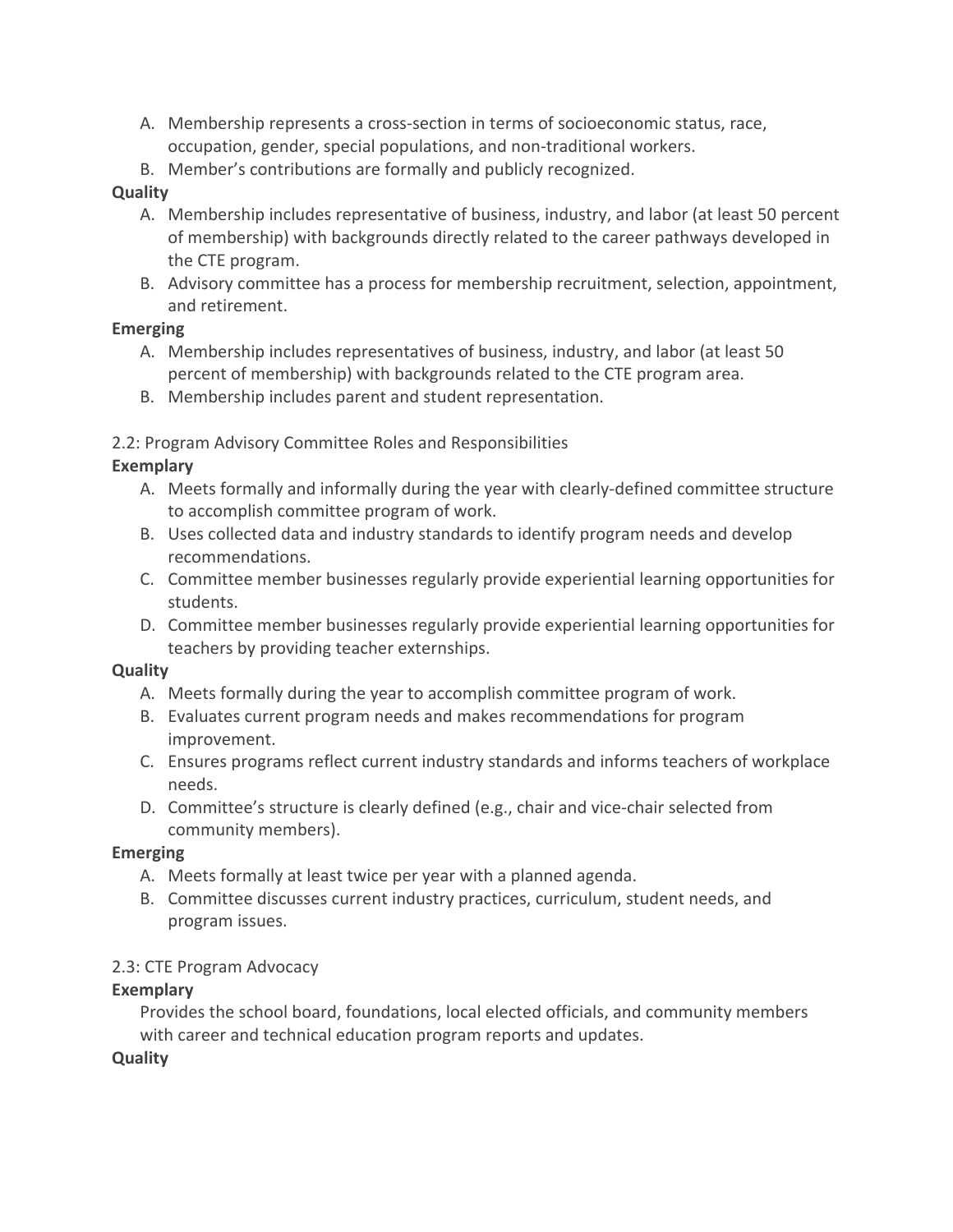Fosters alliances with postsecondary and business/ industry partners to develop and promote opportunities for work-based learning (WBL) experiences, postsecondary credits, and industry-recognized certifications.

#### **Emerging**

 Promotes CTE Program and Career and Technical Student Organizations (CTSO) to community.

#### Secondary Program Continuous Improvement Element 3

 **Course Sequencing and Credentials** – Addresses coordination and collaboration of coursework progression in CTE programs and career pathways that lead to recognized postsecondary credentials.

#### 3.1: Course Sequencing

#### **Exemplary**

 Includes a sequence of courses which progress in specificity related to career pathway preparation and are in alignment with postsecondary and industry standards.

#### **Quality**

 Includes a sequence of courses which progress in specificity related to career pathway preparation.

#### **Emerging**

 Includes two or more courses that may or may not progress in specificity related to career pathway preparation.

#### 3.2: Credentials

#### **Exemplary**

 Program completers earn multiple industry-recognized credentials and postsecondary credits as program of study capstone experiences.

#### **Quality**

 Students have access to acquiring multiple industry-recognized credentials and postsecondary credits which increase their employability.

#### **Emerging**

 One or more courses in the CTE program curriculum provide at least one credentialing option for students which increase their employability (e.g., industry-recognized credential, postsecondary credit).

#### 3.3: Curriculum Alignment

- A. Beginning and advanced courses align with core academic standards and CTE frameworks or competencies to provide opportunities for students to earn core academic and postsecondary credits.
- B. Curriculum review is ongoing.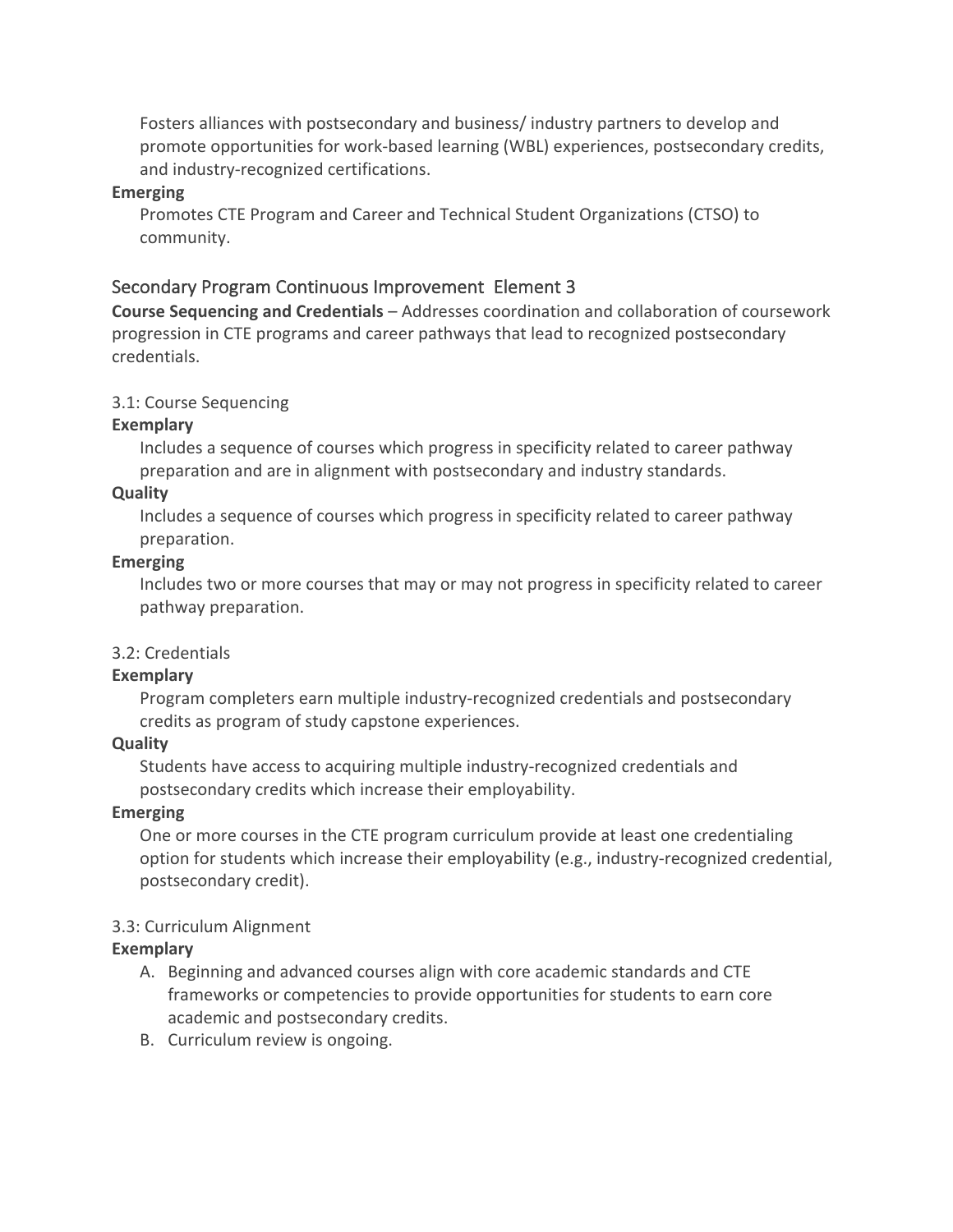#### **Quality**

- A. Courses are logically and sequentially organized and aligned with CTE frameworks or competencies to offer students opportunities to earn postsecondary credits.
- B. Curriculum review is annual.

# **Emerging**

 A. Courses and curriculum alignment are reviewed every five years as part of the program approval cycle.

# Secondary Program Continuous Improvement Element 4

 **Career-Connected Learning and Experiential Learning** – Addresses strategies that help students gain career knowledge and engage in education, career planning, and decision- making, including career inventories and curricula that helps students learn about careers, information about educational opportunities and workforce trends, and provides opportunities for career-based experiential learning opportunities on an ongoing basis.

# 4.1: Career Development

# **Exemplary**

- A. Each CTE student has a personalized, multi-year education and career plan, utilizes career development tools and activities that reflect student interests, preferences and abilities, and informs course selection and planning for further education and careers.
- B. Students can articulate their interests, skills, abilities, and career goals.
- C. CTE program collaborates with school counseling and guidance to assist students in career development.

#### **Quality**

- A. Most CTE students have a personalized education and career plan; career development tools are used regularly.
- B. Students have access to career information, assessments, planning, and resources to guide career plans.
- C. Program elements reflect integrated course curricula to enhance foundation knowledge and skills.

#### **Emerging**

- A. Partial implementation of personalized education and career plans for CTE students.
- B. Limited career development activities and tools are utilized in the program.

#### 4.2: Career Pathways

- A. Career pathway development is a vital component of CTE program design.
- B. Career pathways direct specific knowledge and skill development that enables students to explore or prepare for a variety of career options.
- C. Student career pathway preparation results in student placement into work-based learning experiences.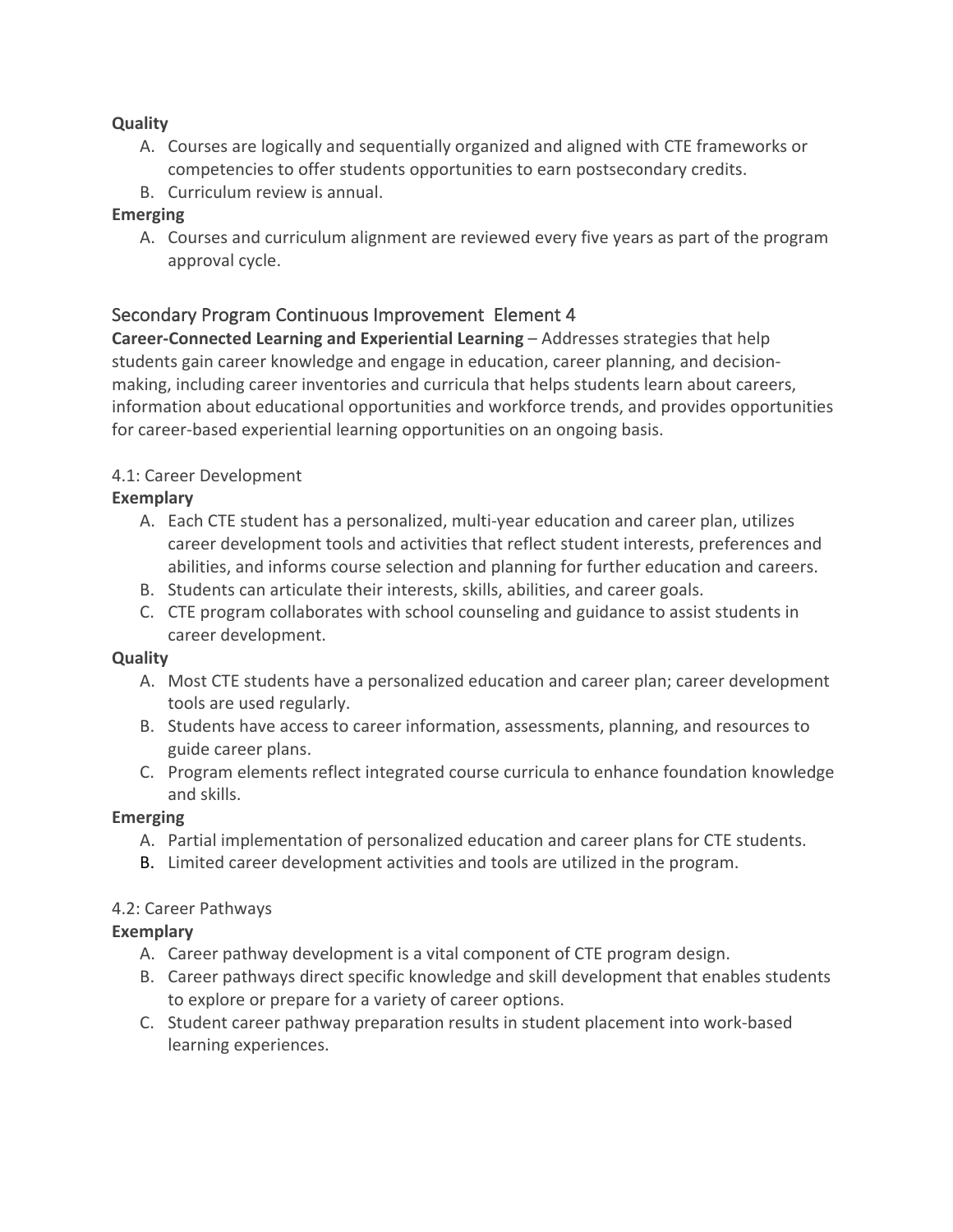#### **Quality**

- A. CTE program development emphasizes a broad array of activities aligned to the career cluster and/or career pathway level.
- C. CTE program curriculum and activities in each career pathway demonstrate a linkage to academic and technical content and current labor market needs.
- A. CTE program includes planned experiential learning opportunities to expose students to career pathway possibilities.

#### **Emerging**

- A. CTE program development emphasizes a broad array of activities aligned to the career field and/or career cluster level.
- B. A coherent sequence of courses is available for each career pathway, aligned with current labor market needs.

# Secondary Program Continuous Improvement Element 5

 **Facilities, Equipment, Technology, and Materials** – Addresses the alignment, appropriateness, and safety of the physical/material components of the program of study, including laboratories, classrooms, computers, industry-specific equipment, and tools and supplies that support learning.

#### 5.1: Equipment

# **Exemplary**

- A. CTE program provides cutting-edge equipment beyond industry standards and represents future developments in the field.
- B. A long-term plan for equipment and instructional technology upgrades for each program of study is developed with input from key stakeholders.

#### **Quality**

- A. CTE program equipment meets industry standards and represents equipment used in actual worksites.
- B. An inventory of equipment, tools, consumable items, and instructional technology is completed annually, and there is an organized plan for new purchases and replacements.

#### **Emerging**

- A. CTE program equipment is representative of industry standards for meeting workforce needs.
- B. An inventory of equipment, tools, consumable items, and instructional technology is completed.

#### 5.2: Facilities

- A. Systematic maintenance of CTE facilities and equipment is included as part of annual district facilities safety inspections.
- B. Key stakeholders regularly evaluate facilities and suggest changes to continually exceed minimum criteria for accessibility to all students.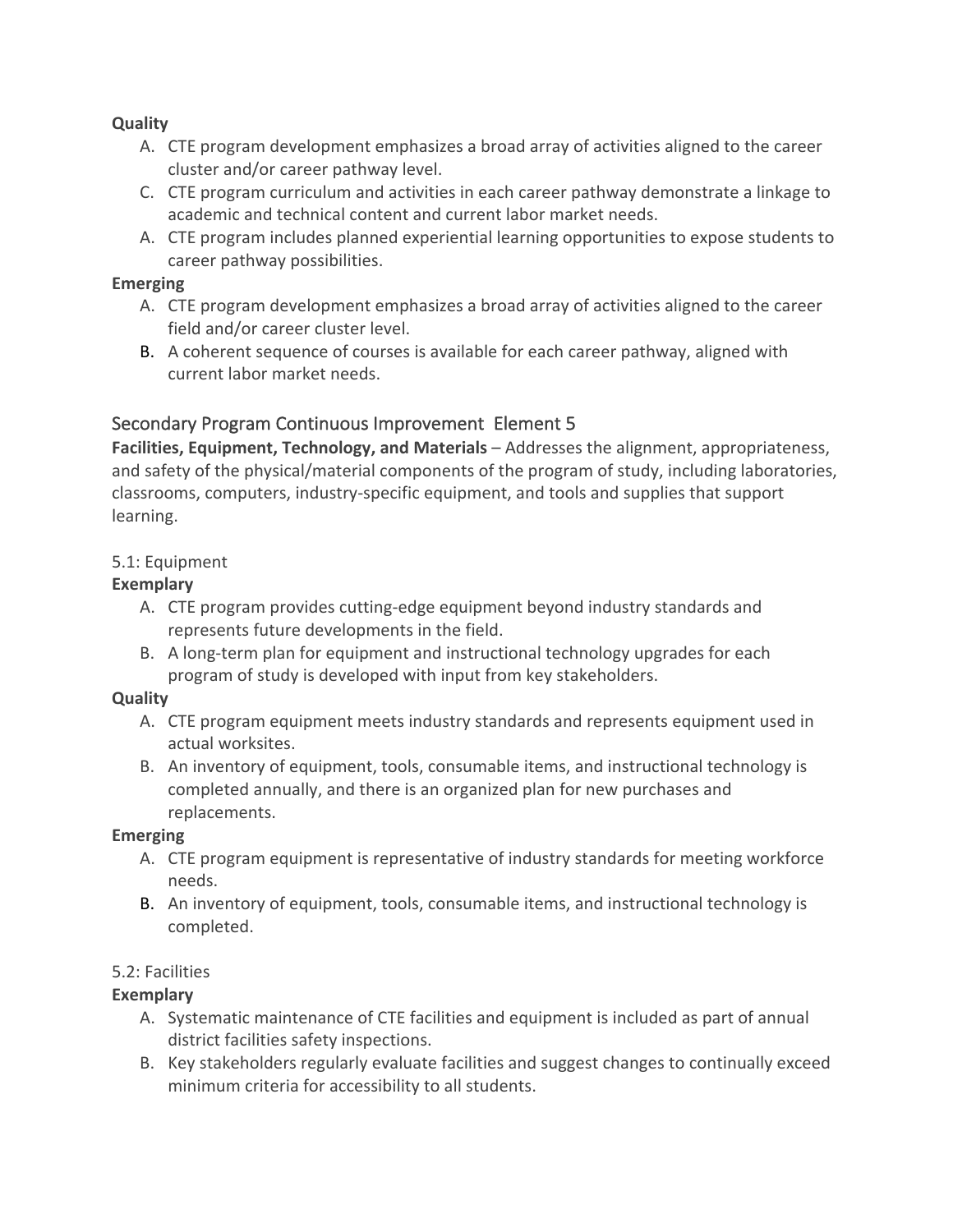C. Overflow storage is available for meeting excess material, supply, and/or equipment needs.

### **Quality**

- A. CTE program has adequate funding available so that equipment is systematically maintained and replaced.
- B. Facility exceeds minimum criteria for accessibility to all students.
- C. Storage space is sufficiently sized and organized for both student and teacher materials, supplies, and equipment.

# **Emerging**

- A. CTE program equipment is properly locked, installed, shielded, guarded, and ventilated, with procedures in place for facility access and use.
- B. Facility meets state and federal accessibility requirements.
- C. Storage space for equipment, materials, and supplies is available but it is less than is currently needed and/or is poorly organized.

# 5.3: Safety Training

# **Exemplary**

- A. Teacher and students earn and maintain OSHA safety certification credentials.
- B. CTE program teacher institutes a culture of safety which empowers learners to be responsible and accountable for safety through ongoing safety training.

#### **Quality**

- A. CTE program includes training on safe operation of equipment, with reminders posted in work areas on proper equipment operation and protection from injury.
- B. CTE program teachers and students adhere to industry guidelines for safety and cleanliness.

# **Emerging**

- A. Equipment and signage to address first aid, material storage, and waste disposal is available and reflects an emphasis on safety.
- B. Appropriate classroom and lab safety and cleanliness standards are in place.

# Secondary Program Continuous Improvement Element 6

 **Work-Based Learning (WBL)** – Addresses continuum of work-based learning involving interactions with industry or community professionals that foster in-depth, firsthand engagement with the tasks required in a given career field.

#### 6.1: Work-based Opportunities

# **Exemplary**

- A. All students participate in a formalized work-based learning program.
- B. WBL experiences aligned with student's education and career goals.
- C. WBL experiences maximize business and industry partnerships.
- D. Multiple WBL experiences are available to students.

# **Quality**

 A. The majority of students participate in experiential learning or a work-based learning program.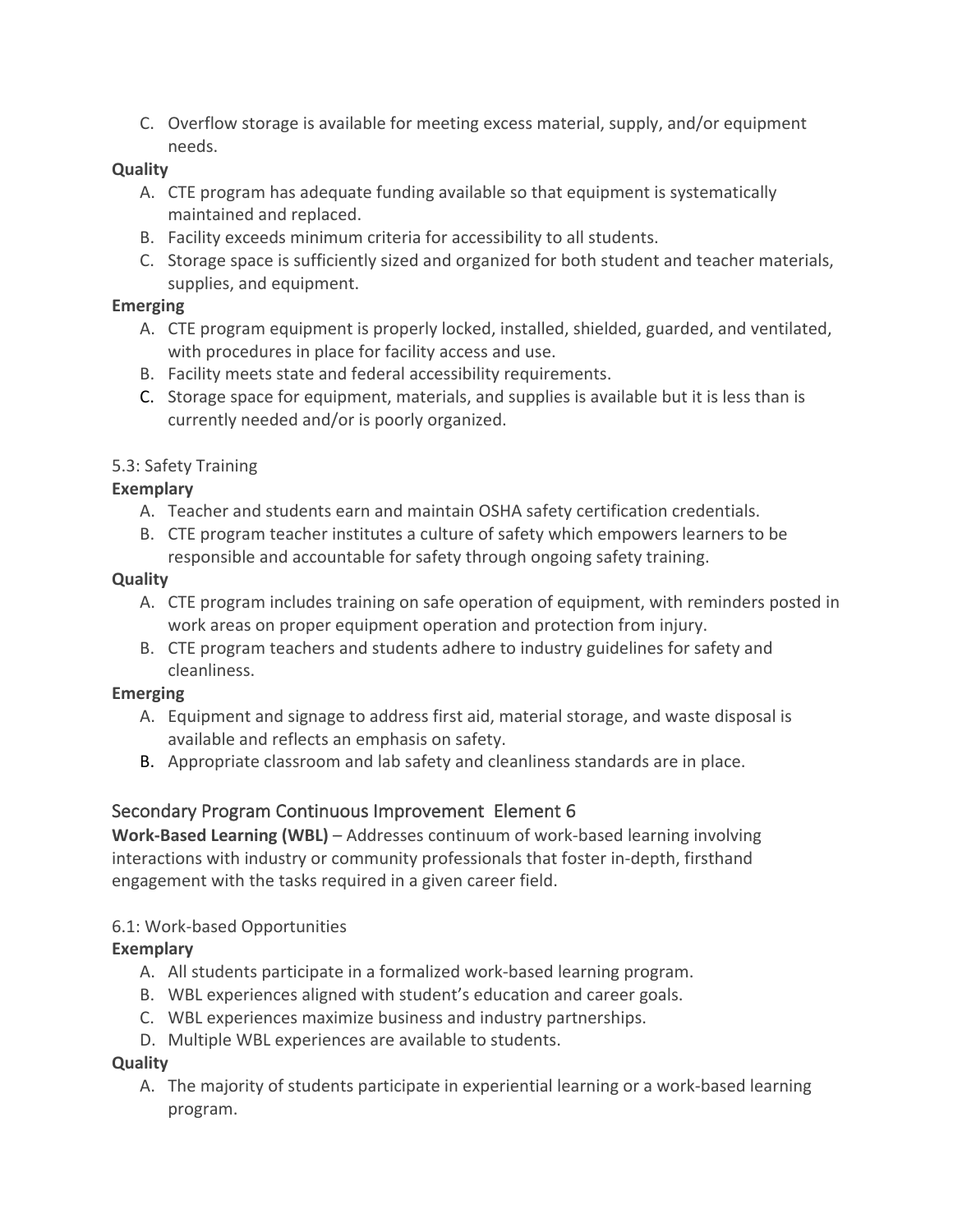- B. WBL experiences offer opportunities designed to meet an individual student's needs.
- C. WBL opportunities are developed, managed, and documented.

#### **Emerging**

- A. All students are provided the opportunity to participate in experiential learning or a WBL program.
- B. A few businesses, industries, and community organizations provide in-depth WBL opportunities for students.

#### 6.2: Classroom Component

#### **Exemplary**

- A. WBL experiences are designed to demonstrate that student (academic and technical) learning has transferred to real-world settings.
- B. Teacher(s) encourages adult mentors to provide continuous, individualized instruction and support of WBL.
- C. Successful completion of classroom component and work-based experiences leads to postsecondary credits or industry-recognized credentials (IRC).

#### **Quality**

- A. Classroom component is connected to the work experience and designed to help students make the transition from school to career or postsecondary education.
- B. Coaching and feedback by teacher(s) and industry partners is documented and part of the graded component of CTE coursework.

#### **Emerging**

- A. Classroom component involves students and teacher planning the process for work experiences prior to beginning the WBL work placement.
- B. Local and state expectations are being met for WBL supervision and guidance.

#### 6.3: Job Training Plans and Safety Training Plans

#### **Exemplary**

- A. Formalized Individual Job Training Plans are designed to identify skill and competency development and support academic learning.
- B. Safety training is developed and delivered by both supervising teacher and the student's workplace supervisor specific to tasks and equipment involved in performing the work assignment.

#### **Quality**

- A. Individual Training Agreement clarifies the relationships and responsibilities among employer, parent/guardian, student, and school.
- B. Safety training is provided to each student specific to the tasks to be performed and equipment to be used in assigned work placements.

#### **Emerging**

- A. Training plans are minimally customized to each individual student's needs.
- B. Basic workplace safety training is provided to all students through a seminar course experience prior to work placement.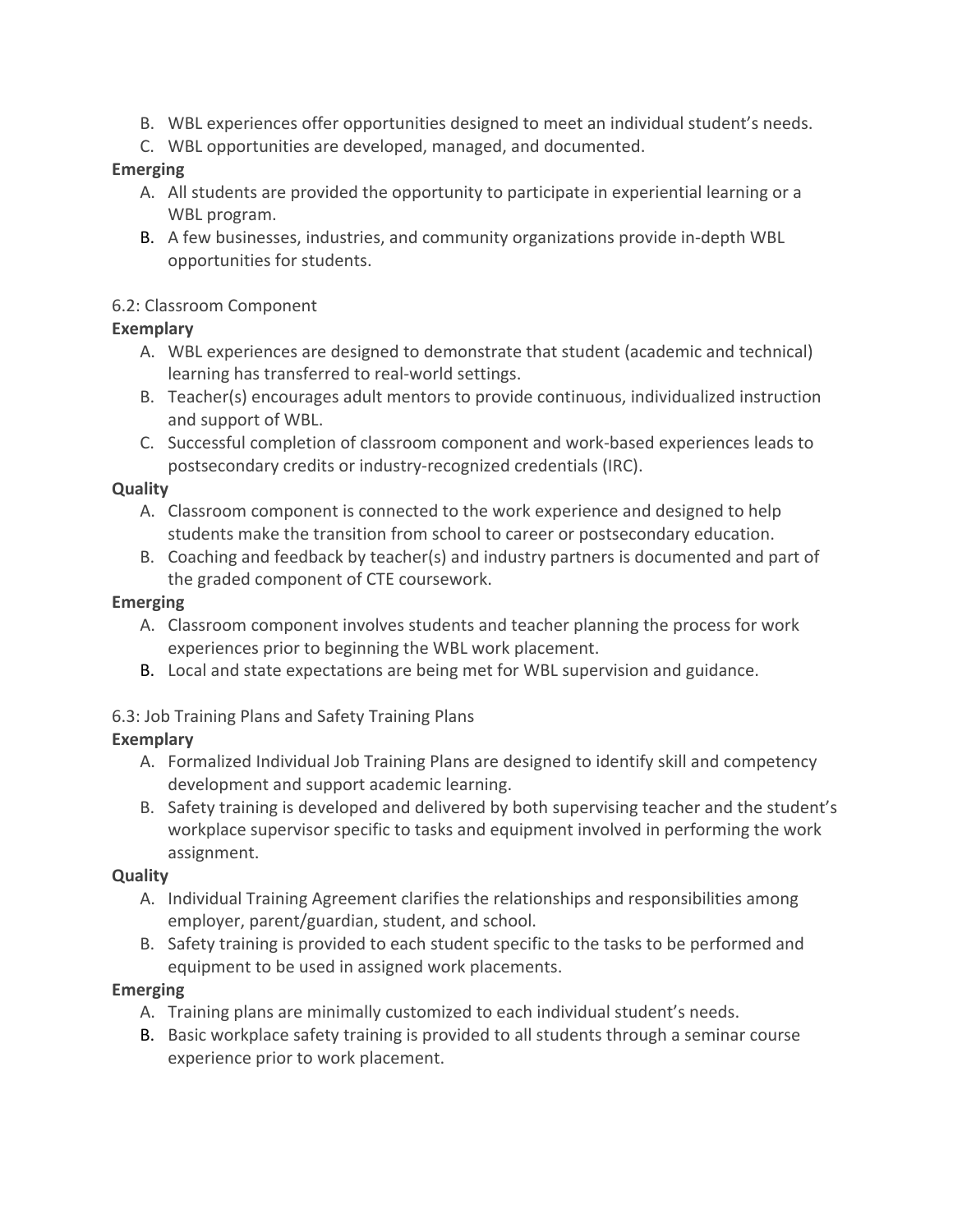# Secondary Program Continuous Improvement Element 7

Data for Program Improvement and Advocacy - Addresses collection, reporting, and use of data for continuous evaluation and program improvement, as well as appropriate access to relevant data.

# 7.1: Data Collection and Reporting

### **Exemplary**

- A. Processes are in place to ensure timely and accurate collection and submission of valid and reliable data for Perkins (p-file) data reporting.
- B. Data are routinely disaggregated by student groups (e.g., race/ethnicity, gender, ability, etc.) to reveal indicators of inequity in classrooms, schools, and across the district.

# **Quality**

- A. Processes are in place to ensure timely and accurate collection and submission of valid and reliable data for Perkins (p-file) data reporting.
- B. Data are broadly defined to include both student and systems data, including data on historically marginalized groups.

# **Emerging**

- A. Processes for collection and submission are in place for accurate Perkins (p-file) data reporting.
- B. Multiple, relevant data sources and types are regularly shared, reviewed, and used in classrooms and in team, building, district, and community meetings.

# 7.2: Information Access and Use

#### **Exemplary**

 Teachers lead ongoing continuous improvement planning based on program data analysis (e.g., MDE secure reports, DEED, student surveys) to improve program delivery and outcomes.

# **Quality**

 Annual program data analysis, from multiple sources, is completed to improve program delivery and outcomes.

# **Emerging**

 CTE state, consortium, and district level data is examined and conversations generate possible action steps for improvement.

# 7.3: Communication and Advocacy

#### **Exemplary**

- A. Data-driven key messages are integrated into marketing communications to inform key stakeholders of CTE program impact on district World's Best Workforce (WBWF) goals related to Career and College Readiness (CCR).
- B. Teachers, administrators, and advisory committee members use data to expand the visibility and positive perception of the CTE program to external audiences.

#### **Quality**

 A. Program data is used in marketing communications to show the impact of the CTE program on students, the district, and the community.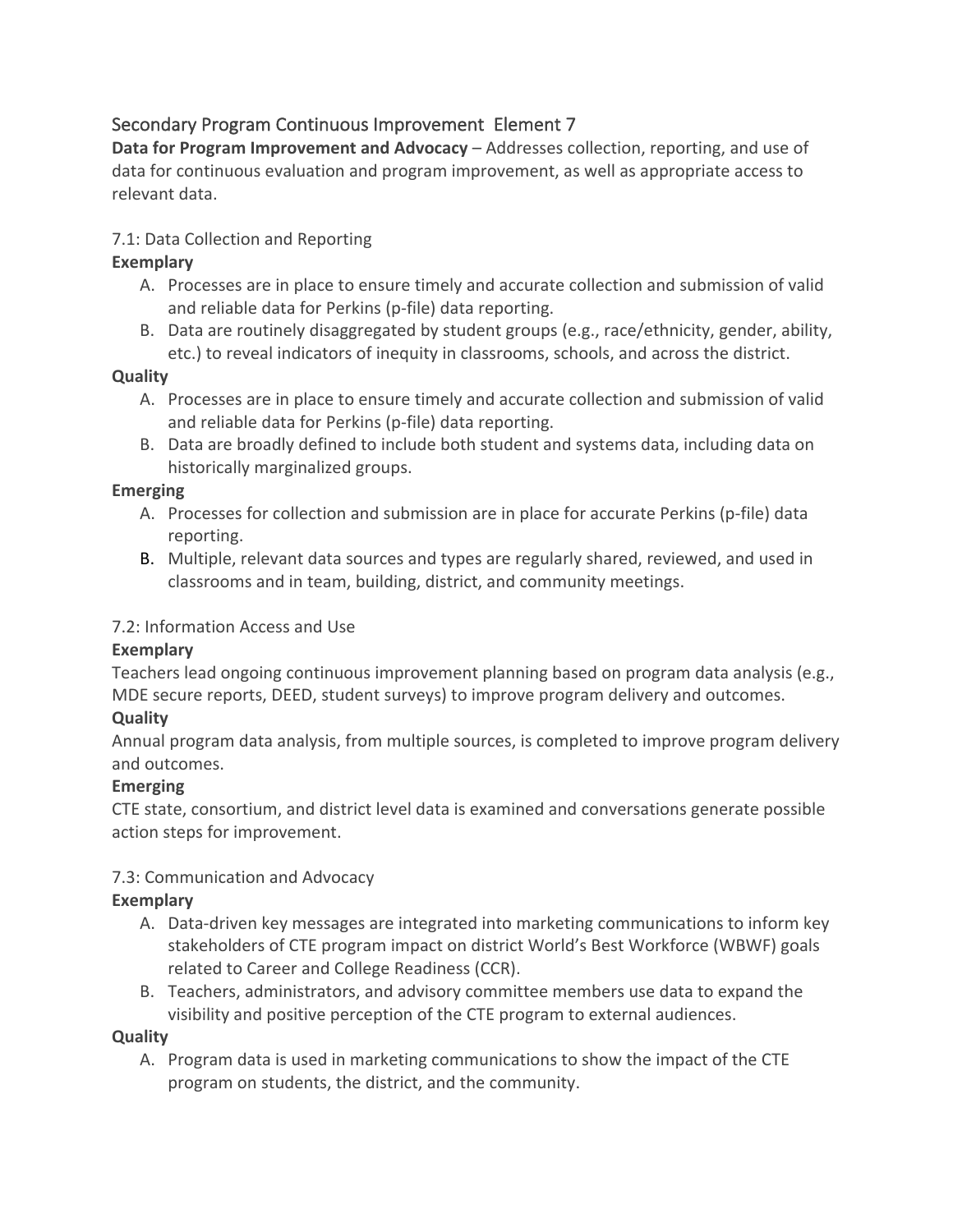B. Teachers and advisory committee members use data to expand the visibility and positive perception of the CTE program to internal audiences.

#### **Emerging**

 A. Program data is utilized for CTE program marketing as well as communicating program strengths and needs.

# Secondary Program Continuous Improvement Element 8

 **Student Leadership Development** – Addresses student skill and leadership development through embedded classroom activities, project-based learning, and CTSO opportunities as integral parts of the CTE program.

#### 8.1: Leadership Development with Coursework

#### **Exemplary**

 Leadership development is intracurricular and embedded into CTE program coursework and opportunities exist for students to participate in a program related CTSO.

#### **Quality**

Leadership development is intracurricular and embedded into CTE program coursework.

#### **Emerging**

 Leadership development opportunities are available for students serving in class leadership roles or extracurricular activities outside the school day.

#### 8.2: Opportunities for Leadership Experiences

#### **Exemplary**

 All students in the CTE program are engaged in planning, implementation, and evaluation of results for CTSO or embedded program leadership activities.

#### **Quality**

 All students in the CTE program engage in leadership activities embedded in the program or through CTSO involvement.

# **Emerging**

 All students in the CTE program have the opportunity to participate in leadership development through embedded classroom activities or through participation in a program-related CTSO.

# 8.3: Variety of Student Leadership Activities

# **Exemplary**

 Student leadership is developed through a variety of project-based classroom activities for all students, as well as competitions/conferences at the local, state, and national levels for students participating in a program-related CTSO.

# **Quality**

 Student leadership is developed through a variety of project-based classroom activities for all students.

# **Emerging**

 Student leadership development content/activities are intentionally placed within the CTE program curriculum.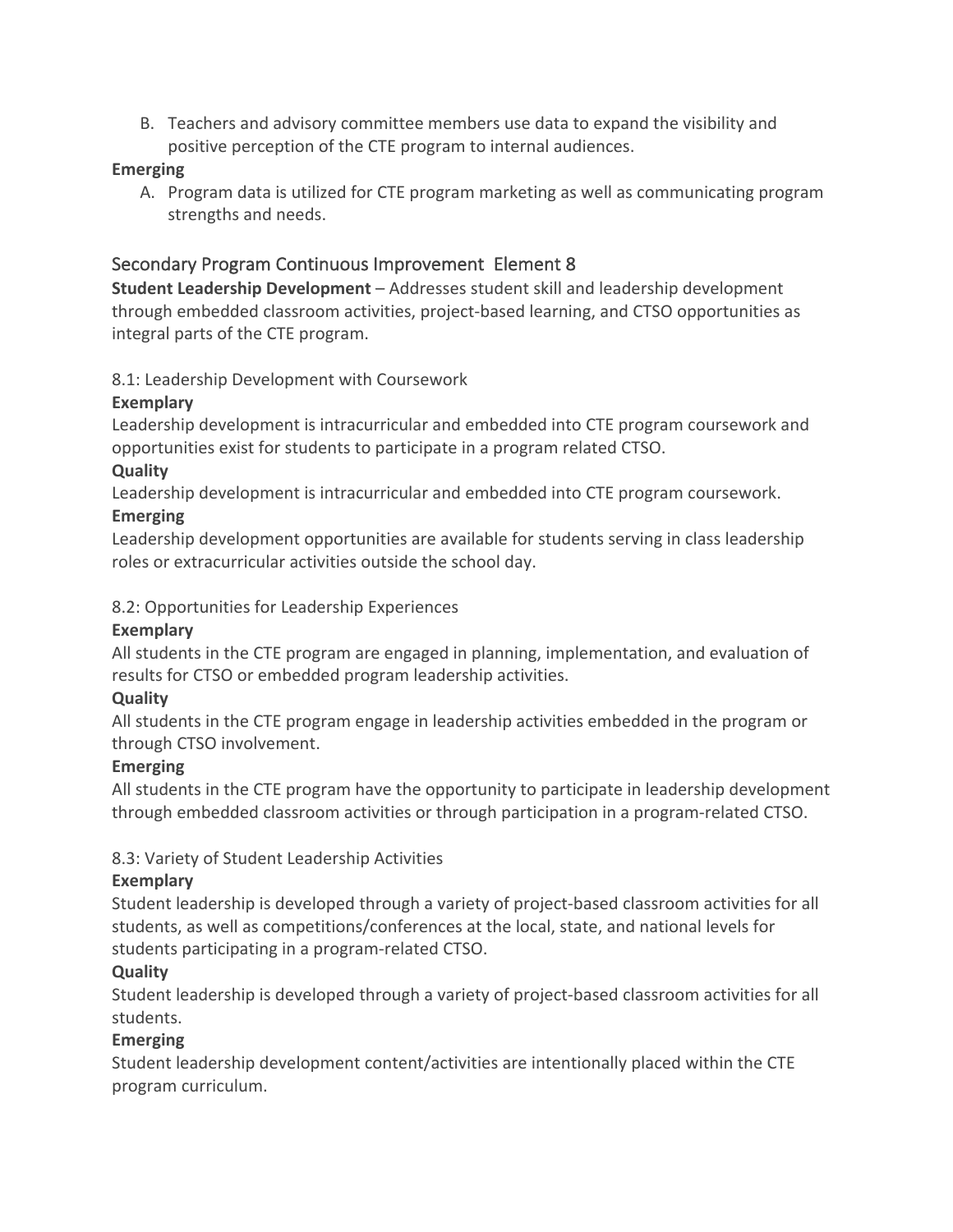# Secondary Program Continuous Improvement Element 9

Access, Equity, and Inclusion - Addresses CTE program promotion, student recruitment, and strategies that support access and equity for various student populations, including by gender, race and ethnicity, and special population status.

# 9.1: Equity in Program Participation

# **Exemplary**

 CTE program data demonstrate a broad range of special population students participate and are successful in CTE programs.

# **Quality**

 CTE program data demonstrates that student participation in CTE programs matches district/school demographics for race, national origin, age, religion, disability, and/or gender.

# **Emerging**

 School/district encourages all students to participate in a CTE program content area based on students' interest levels, including equal access to members of special populations.

9.2: Accommodations and Individual Planning

#### **Exemplary**

- A. CTE program equipment, lab stations, and facilities are individualized to provide accessibility for all students.
- B. CTE program staff are actively involved with Special Education staff, parents, and students in the development and implementation of student IEPs and transition plans for student pursuit of career goals.

#### **Quality**

- A. CTE program accessibility is ensured through reasonable modifications to equipment, technology, lab stations, and facilities.
- B. CTE program staff work with Special Education staff, parents, and students in the implementation of student IEPs and transition plans for student pursuit of career goals.

# **Emerging**

- A. CTE program accessibility is increased through required modifications to equipment, lab stations, and facilities.
- B. CTE program staff participate in determining the appropriate levels of support for each student from special populations in development of IEPs.

# 9.3: Career Guidance and Counseling

# **Exemplary**

 CTE program collaborates with the school guidance and counseling program to interpret student interest and skill inventories; reinforce the relationship between academic strengths and career options; and assist students in understanding the relationship between work, education, and training.

# **Quality**

 CTE program involves the school guidance and counseling program to assist students in the selection of appropriate CTE courses and guidance of student transitions from secondary to postsecondary, military, and/or employment options.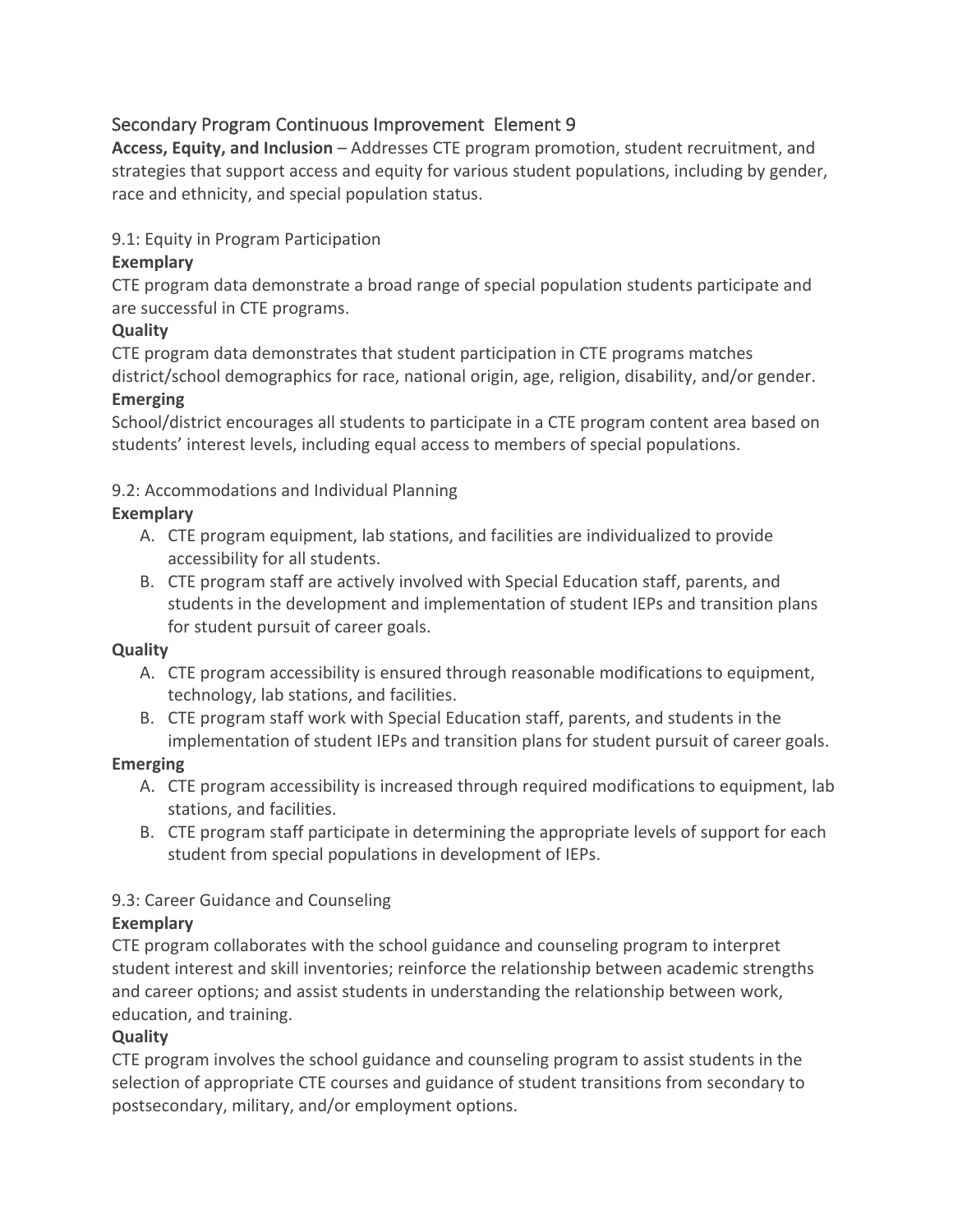# **Emerging**

 CTE program works with school guidance and counseling program to provide student access to career information, assessments, planning, and resources in order to investigate the world of work and make informed decisions.

# Secondary Program Continuous Improvement Element 10

 **Student-Centered Instruction** – Addresses instructional strategies within a student-centered learning environment that support attainment of relevant knowledge and skills.

### 10.1: Instructional Strategies

# **Exemplary**

- A. CTE instruction is continually modified to maximize student attainment of assessed skills.
- B. CTE instructional strategies are based on current research and best practices.
- C. CTE instruction uses innovative methods whose success is indicated by student achievement data.
- D. CTE instruction uses a variety of resource people from the community, businesses, industry, organizations, and government.

#### **Quality**

- A. CTE instructional strategies include competency-based contextual instruction and differentiated instruction.
- B. CTE instructional strategies are adapted to maximize the success for each student.
- C. CTE instruction consists of providing all students equitable access to technology.
- D. CTE instruction is linked to current research and best practice in learning theory and design.

#### **Emerging**

- A. CTE instructional strategies include contextual instruction that balances classroom and laboratory experiences.
- B. CTE instructional strategies are minimally adapted to increase success for students.
- C. CTE instruction consists of access to and use of current technology.
- D. CTE instructional support is provided to assist students with preparation for career and college readiness.

# 10.2: Student Assessment

#### **Exemplary**

- A. CTE courses use multiple assessment tools that reflect a variety of learning styles.
- B. CTE program provides opportunities for students to gain postsecondary credit through Concurrent Enrollment, Technical Skill Assessment (TSA), and industry-recognized credentials (IRC), etc.

#### **Quality**

 A. CTE course assessments are based on national or regional education or industry standards.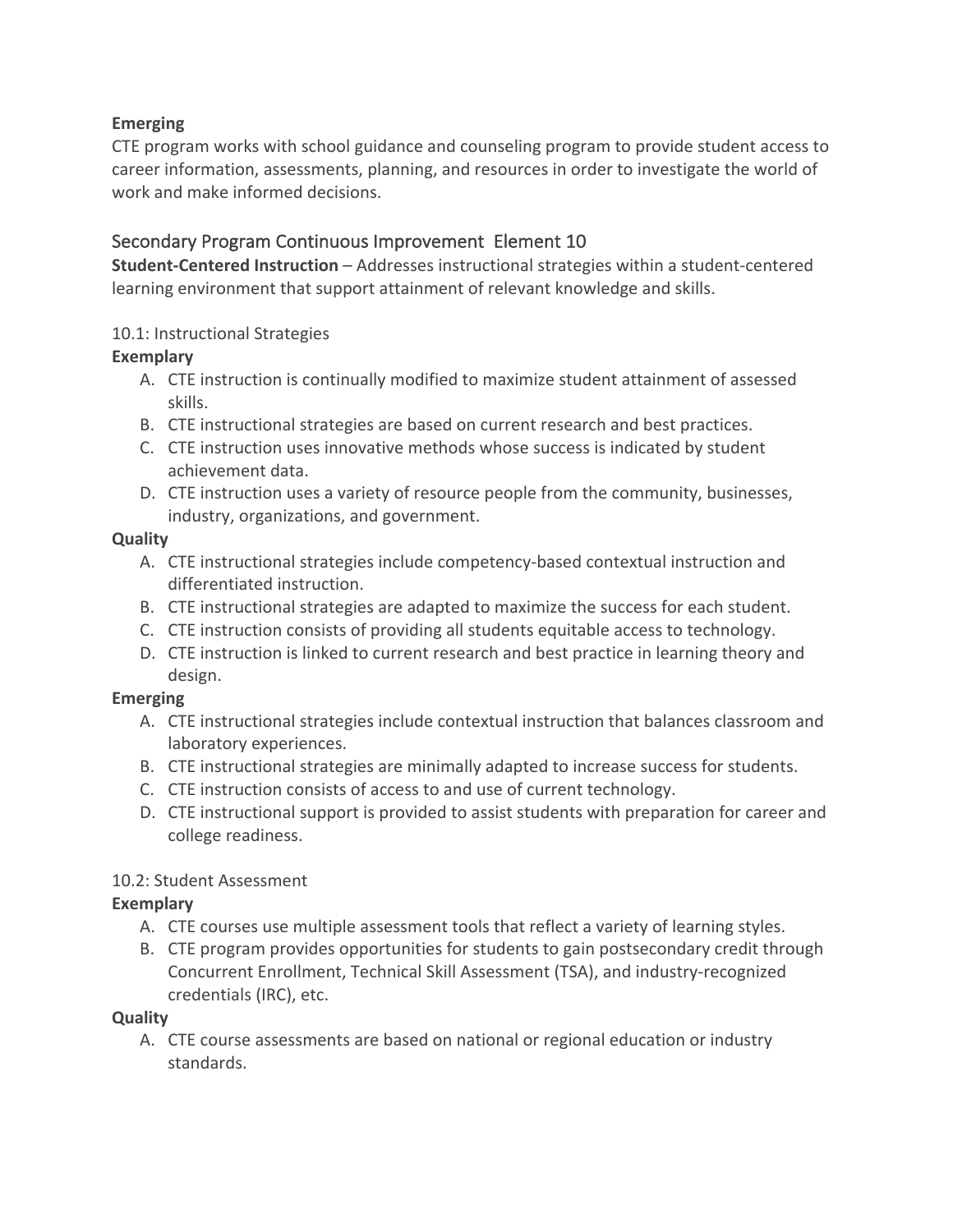#### **Emerging**

 A. CTE course assessments measure acquired knowledge and skills in academic, technical, and career areas through authentic knowledge and performance-based assessments.

# Secondary Program Continuous Improvement Element 11

Professional Development for Knowledgeable Experts - Addresses the qualifications and professional development of secondary CTE teachers.

#### 11.1: Licensure

#### **Exemplary**

- A. CTE program teachers have advanced degrees, credentials, and/or endorsements.
- B. CTE program teachers have appropriate and current industry certification, where applicable.
- C. CTE program teachers possess National Board Certification.

#### **Quality**

- A. CTE program teachers hold current CTE licensure in the appropriate program area.
- B. CTE program teachers maintain licensure by participating in training and professional development offered by MDE and their Perkins consortia.

#### **Emerging**

- A. CTE program teachers hold appropriate out-of-field permission in the appropriate license area.
- B. CTE program teachers progressing toward full CTE licensure via portfolio or preparation program.
- C. School district personnel monitors progress of CTE teachers in meeting licensure requirements.

#### 11.2: Professional Development

#### **Exemplary**

- A. CTE program teachers participate in externships and mentorships to stay current with industry standards and practices.
- B. CTE program teachers participate in the development and/or presentation of programs, workshops, and products.

#### **Quality**

- A. CTE program teachers participate in professional development that is sustained (not stand-alone, one-day, etc.), collaborative, and data driven.
- B. Professional development promotes the integration of academic and technical knowledge and skills.
- C. Professional development activities focus on student achievement.

#### **Emerging**

- A. CTE program teachers have opportunities for professional growth through their district.
- B. Teachers, administrators, and support staff maintain connections with professional, industry, occupational, or other organizations that can provide professional development and assist them in their work.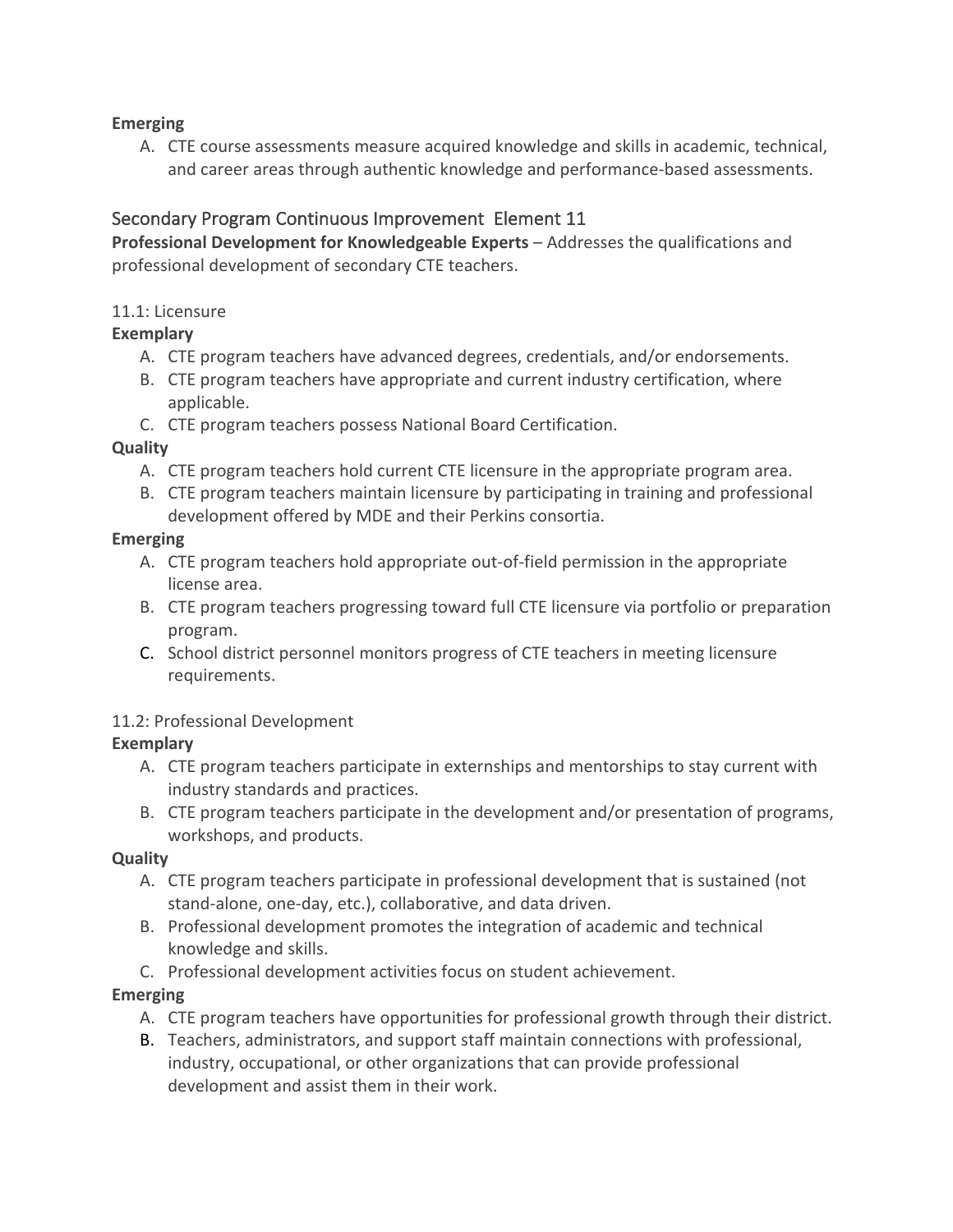#### 11.3: Professional Leadership

#### **Exemplary**

- A. Provide national leadership and advocacy for change in CTE by facilitating improvements in instruction and promoting best practices.
- B. Teacher provides national leadership in professional teacher organizations.

#### **Quality**

- A. Provide leadership and advocacy for CTE throughout Minnesota by facilitating improvements in instruction and promoting best practices.
- B. Teacher provides leadership in professional organizations for their content specialty.

# **Emerging**

- A. Provide local leadership and advocacy for CTE by facilitating improvements in instruction and promoting best practices.
- B. Teacher participates regularly in professional organizations in their content specialty.

*©2018, Association for Career and Technical Education® (ACTE®).* 

# Potential List of Evidence

 This portion of the user guide is meant to provide insight into potential evidence to support the minimum requirements for State-recognized Programs of Study (POS). This evidence will not be submitted to the state but should be stored and presented during site visits.

#### **POS Required Components:**

 Course standards accurately align to the academic, technical, and employability skills learners must master for entry and success in a given career pathway

#### **Potential Evidence:**

- Course Syllabi
- Course Outlines
- State Content Frameworks
- National Content Standards

#### **POS Required Components:**

Program of study incorporates active involvement from an integrated network of partners

**Potential Evidence:** 

- Comprehensive Local Needs Assessment Analysis
- Advisory Committee Meeting Minutes
- Program Review Documentation

#### **POS Required Components:**

 Secondary program(s) meets MDE program approval requirements and incorporate courses that lead to postsecondary credits/credentials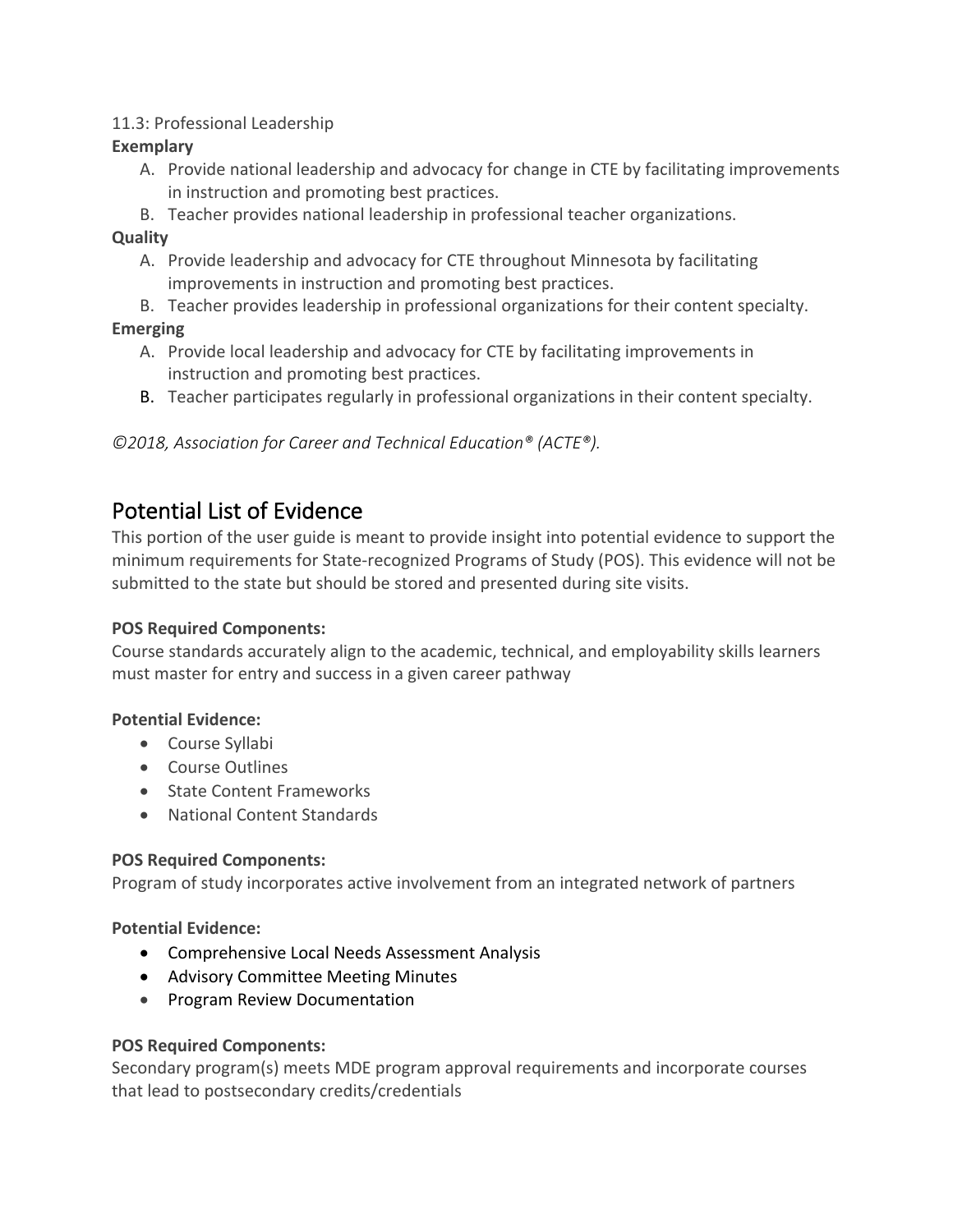**Potential Evidence:** 

- MDE Table C
- MDE Approval/Levy Documentation
- PSEO/Concurrent Enrollment Agreement

#### **POS Required Components:**

Postsecondary academic program meets Minnesota State board policy and HLC requirements

**Potential Evidence:** 

- Minnesota State Program Inventory
- College Approved Program Plan

#### **POS Required Components:**

Materials, equipment, and resources

**Potential Evidence:** 

- Perkins-Funded Equipment List
- Program Budget
- Spending/Equipment Plan

#### **POS Required Components:**

 Incorporates authentic work experiences at the secondary and/or postsecondary level that are valued by industry

#### **Potential Evidence:**

- Program Plan
- Industry Partner Agreement Documents
- Syllabi

#### **POS Required Components:**

 Program of study development, improvement, and advocacy are supported by findings from a Comprehensive Local Needs Assessment (CLNA)

#### **Potential Evidence:**

- Local Application Highlights of Incorporation of Findings from CLNA
- Program Review Documents

*Note: The items presented under potential evidence are not an exhaustive list and are not required to be submitted to the state but should be filed locally for recall.*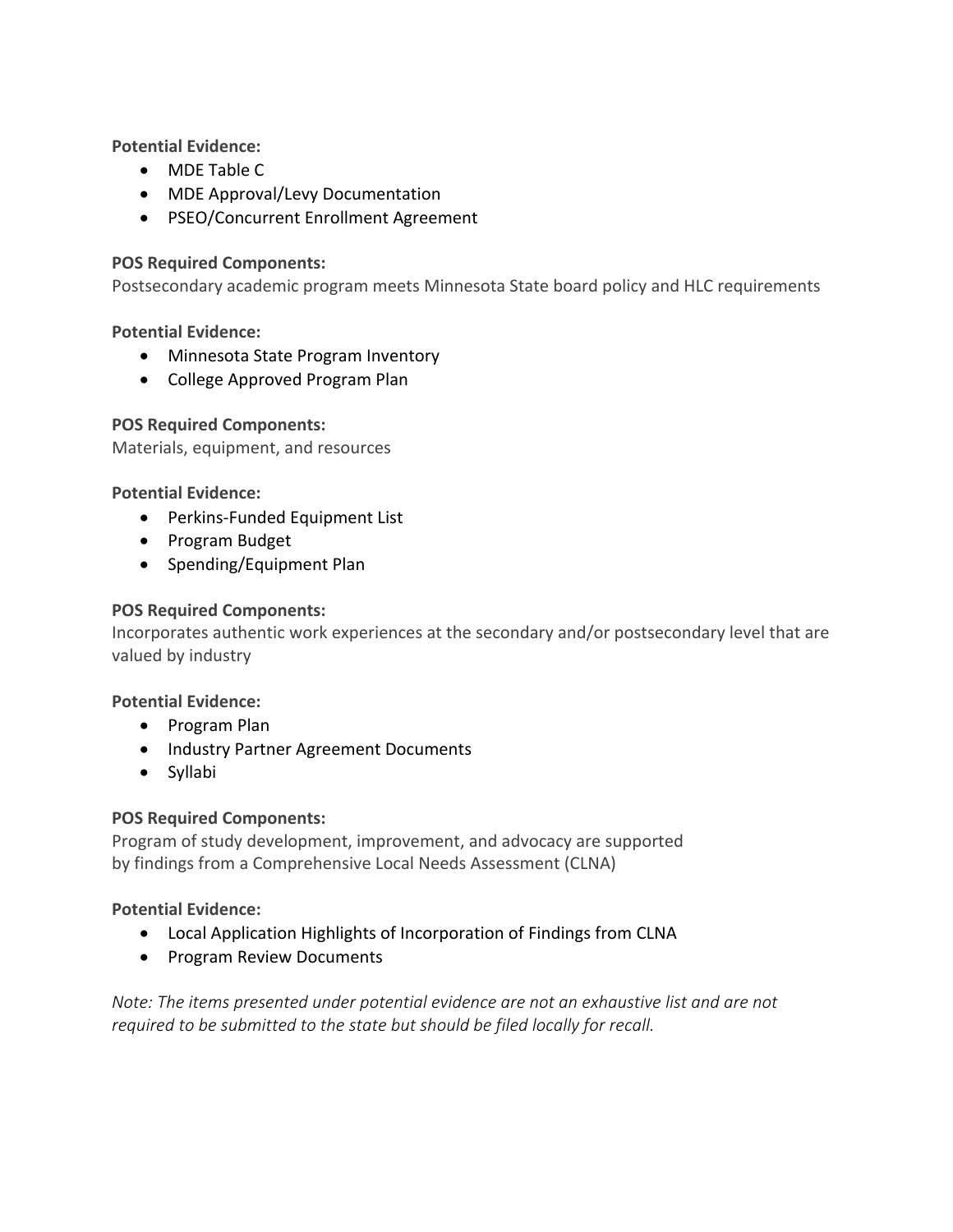# Frequently Asked Questions

#### **Q: How many State-recognized Programs of Study must my consortium have?**

 *A: Each consortium is required to have six State-recognized Programs of Study. Four of the six career fields must be represented, and one program of study may be brokered.* 

#### **Q: Can I submit one Minimum Requirement Rubric for all the State-recognized Programs of Study?**

 *A: No. One rubric must accompany each program of study submitted with the local application.* 

#### **Q: Do I submit evidence to support Minimum Requirements?**

 *A: No. This evidence should be stored or filed locally to be viewed at monitoring visits or during technical assistance.* 

#### **Q: Do I submit a Self-evaluation and Continuous Improvement Rubric?**

- *A: No. This is a tool that is to be used internally by consortia and/or districts to provide context that supports continuous improvements for State-recognized Programs of Study and should be filed locally to be viewed at monitoring or during technical assistance.*
- **Q: Will I be asked how the consortium has made improvements to State-recognized Programs of Study?**
- *A: Yes. Consortia will be asked to address how improvements have been made to programs of study based on information from the Self-Evaluation and Continuous Improvement Rubric.*

# **Definitions**

 *Definitions are cited directly from legislation, policy, and state agencies. Sources are cited.* 

#### **Academic Program**

 A cohesive arrangement of college-level credit courses and experiences designed to accomplish predetermined objectives leading to the awarding of a degree, diploma, or certificate. Undergraduate degree programs shall include a general education component. The purpose of an academic program is to: increase students' knowledge and understanding in a field of study or discipline, qualify students for employment in an occupation or range of occupations, and/or prepare students for advanced study. *(Minnesota State Board Policies 3.36, 2014)* 

#### **Career Pathway**

 A group of occupations within a career cluster that provides a plan for advancement through a career field. Career pathways combine rigorous and high quality education, training, and other services that align with the local and regional need, prepares an individual to be successful in any of a full range of secondary or postsecondary education options including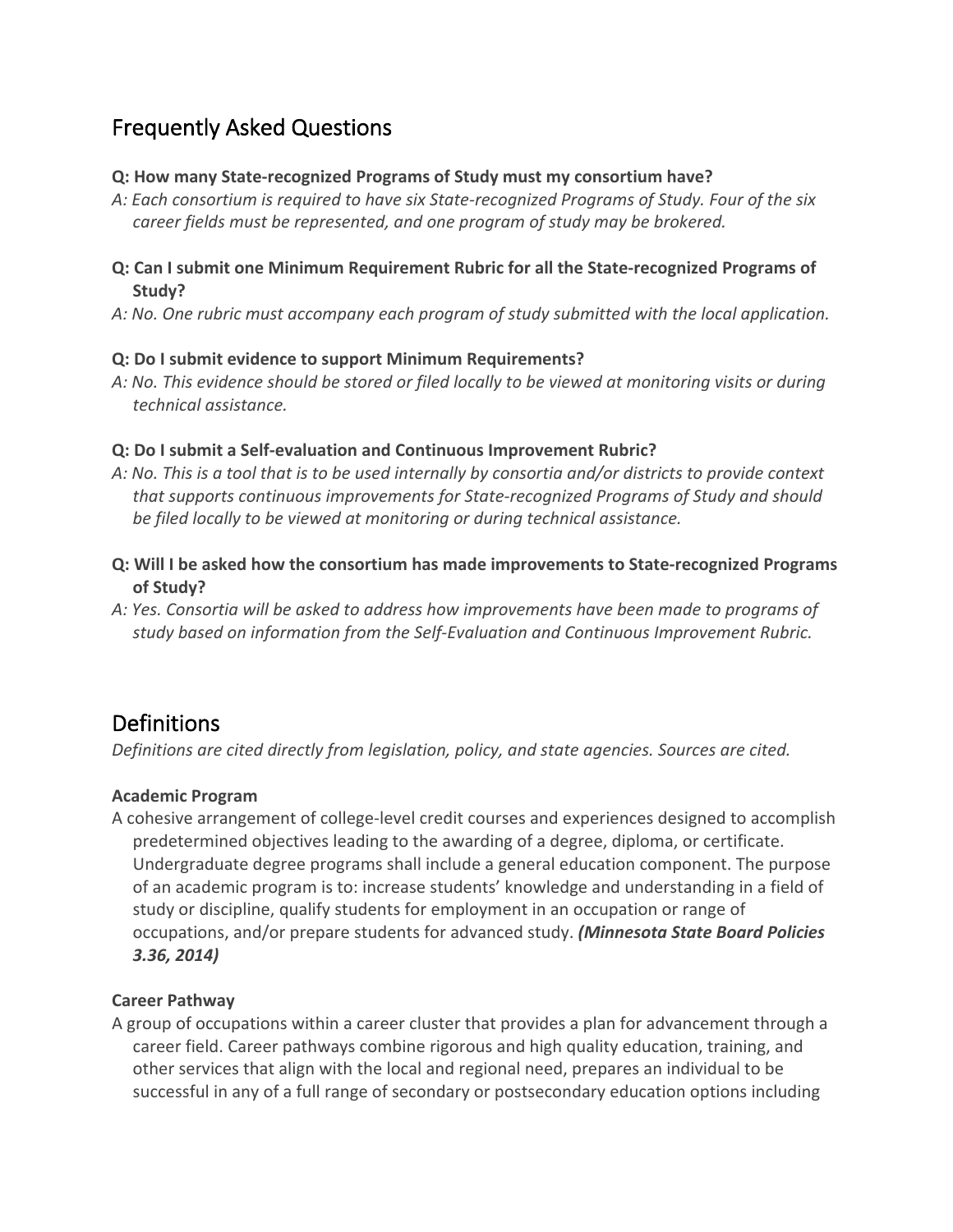work-based learning, apprenticeships, accelerates the educational experience and career advancement, that enables an individual to attain a secondary diploma (or recognized equivalent) and at least one industry-recognized or postsecondary credential, and provides  career advancement. *(Workforce Innovation and Opportunity Act, 2015)* 

#### **Industry-Recognized Credential**

 A credential that is sought or accepted by employers within the industry or sector involved as a recognized, preferred, or required credential for recruitment, screening, hiring, retention or advancement purposes; and, where appropriate, is endorsed by a nationally recognized trade association or organization representing a significant part of the industry or sector.  *(Association for Career and Technical Education, 2019)* 

#### **Minnesota Department of Education (MDE) Approved CTE Program**

 A series of two or more courses within a program of study that are taught by a CTE-licensed secondary teacher, with educational outcomes guided by state core educational standards, national CTE program standards, and/or state CTE frameworks for the assigned program. CTE programs embed student leadership development, career development, and experiential learning opportunities for all students. CTE programs utilize industry-standard equipment and facilities, with outcomes and industry alignment informed by a local advisory committee comprised of local business and industry members, leading to opportunities to attain an industry-recognized credential or postsecondary credential. Classification as an approved secondary CTE Program requires approval by MDE. *(Minnesota Department of Education, "Program Approval," 2019)* 

# **Minnesota Department of Education (MDE) Table of Career and Technical Education Programs and Licenses (Table C)**

 MDE has created a secondary CTE program, course, and license list known as "Table C." Table C provides a list of six-digit program codes and two-digit course codes for each CTE Career Field, Career Cluster, and Pathway. Program codes listed in Table C are aligned with teacher licensure. Each CTE program in the state is reviewed on a five-year cycle in collaboration with MDE CTE program specialists. For a list of all current approved programs, see MDE's Program Approval database at *[education.mn.gov/MDE/dse/cte/progApp.](https://education.mn.gov/MDE/dse/cte/progApp)* 

#### **Program of Study**

 A coordinated, non-duplicative sequence of academic and technical content at the secondary and postsecondary level that incorporates challenging state academic standards, that includes both academic and technical knowledge and skills that are aligned with state- approved frameworks, including employability skills, that is aligned with local and regional needs, progresses in specificity (beginning with all aspects of an industry or career cluster) and leading to more occupation-specific instruction, has multiple entry and exit points that incorporates credentialing, and culminates in the attainment of a recognized postsecondary  credential. *(Strengthening Career and Technical Education for the 21st Century Act, 2018)*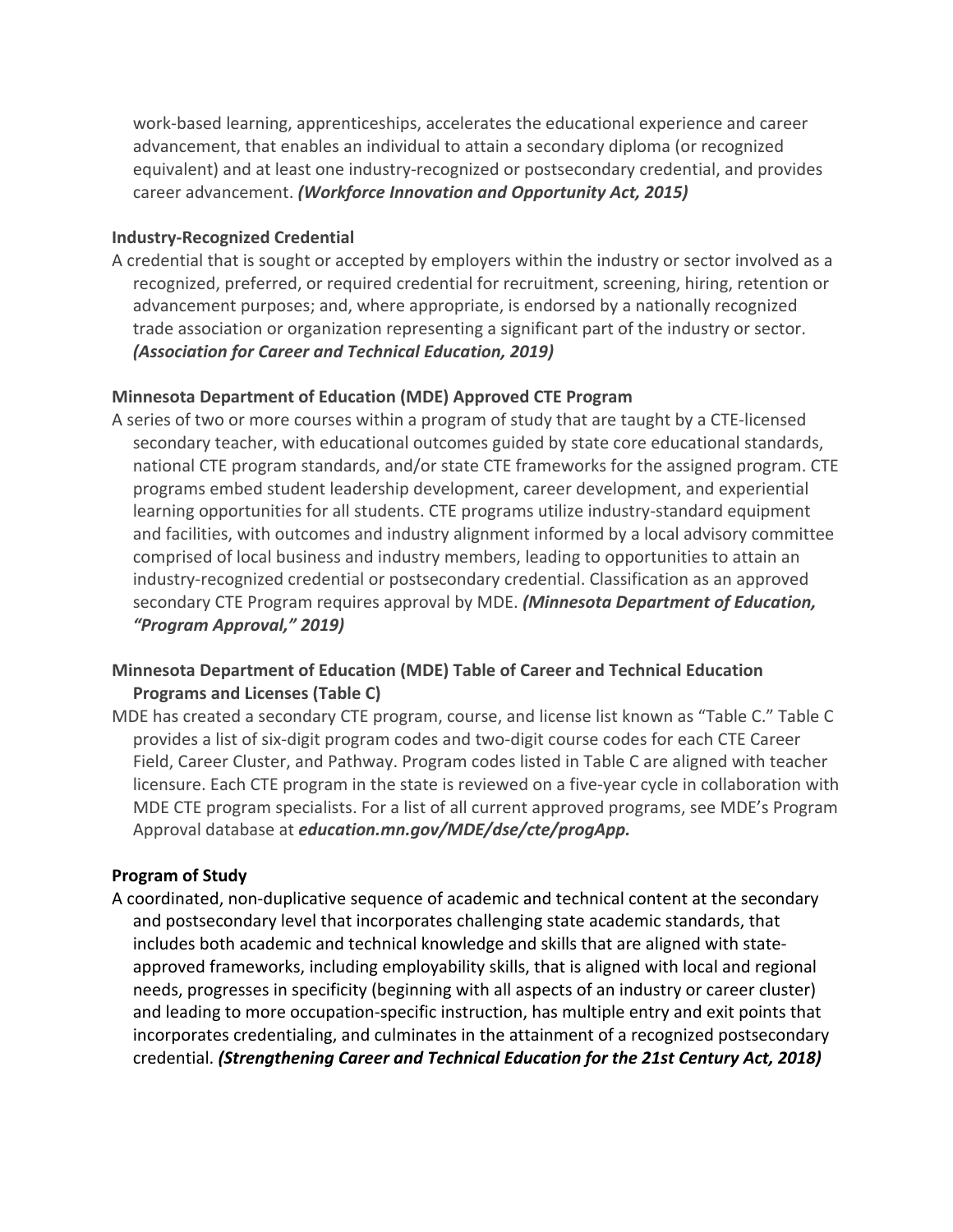#### **Recognized Postsecondary Credential**

 A credential consisting of an industry recognized certificate or certification, a certification of completion of an apprenticeship, a license recognized by the State involved or Federal Government, or an associate or baccalaureate degree. *(Workforce Innovation and Opportunity Act, 2015)* 

#### **Secondary Teacher Licensure**

 To operate an MDE-approved CTE program, which qualifies for access to state levy funds as well as federal Perkins resources, a program must be taught by an appropriately licensed CTE instructor. The secondary CTE program, license, and course list (Table C) displays a crosswalk between all CTE program codes and teacher licensure. *(Minnesota Department of Education, "Career Technical Education Licensing," 2019)* 

#### **Technical Skill Assessment (Perkins IV)**

 Valid and reliable examinations aligned with industry standards, where available and appropriate. The technical skill assessment documents the attainment of industry-based technical knowledge and skills, documents the evidence of career development and preparation, and contributes data and information to inform continuous program  improvement. *(Technical Skill Assessment Handbook, 2012)* 

#### **Work-Based Learning**

 Sustained interactions with industry or community professionals in real workplace settings, to the extent practicable, or simulated environments at an educational institution that foster in depth, firsthand engagement with the tasks required in a given career field, that are aligned to curriculum and instruction. *(Strengthening Career and Technical Education for the 21st Century Act, 2018)* 

# References

 Association for Career and Technical Education. 2019. "What is a Credential?" *[acteonline.org/wp](https://acteonline.org/wp) content/uploads/2018/02/What\_is\_a\_Credential\_71417.pdf* 

 Carl D. Perkins Career and Technical Education Act of 2006 as Amended by the Strengthening Career and Technical Education for the 21st Century Act. September 2018. *[cte.careertech.org/sites/default/files/PerkinsV\\_September2018.pdf](https://cte.careertech.org/sites/default/files/PerkinsV_September2018.pdf)* 

 Minnesota Department of Education. 2019. "Career Technical Education Teacher Licensing." Career Technical Education. *[education.mn.gov/MDE/dse/cte/lic](https://education.mn.gov/MDE/dse/cte/lic)* 

 Minnesota Department of Education. 2019. "Program Approval." Career Technical Education. *[education.mn.gov/MDE/dse/cte/progApp/](https://education.mn.gov/MDE/dse/cte/progApp)*